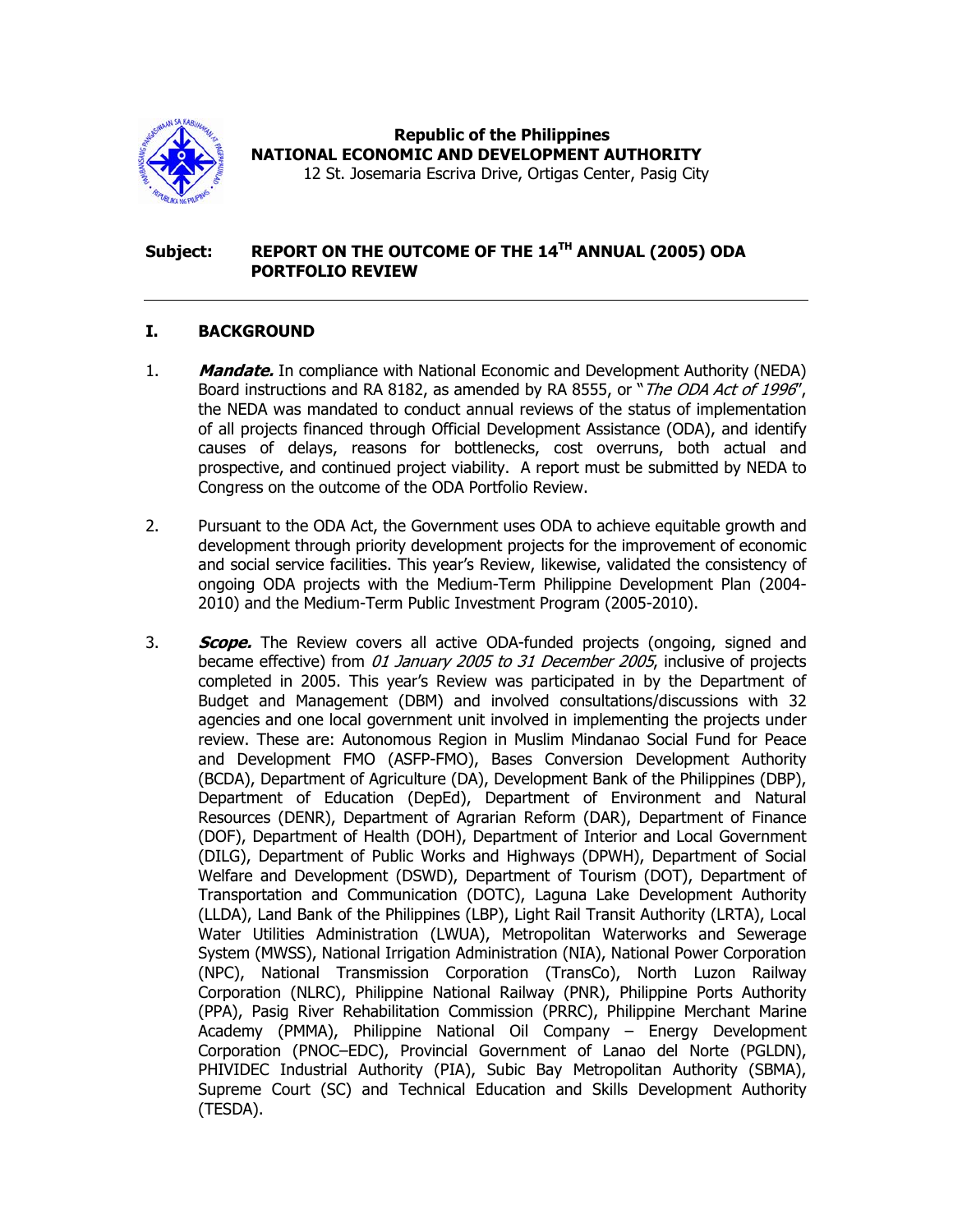# **II. ODA LOANS PORTFOLIO**

### **A. Profile of the Portfolio**

l

4. **Magnitude of Commitments.** As of 31 December 2005, total net commitment is US\$10.2 billion for 162 active loans, composed of 160 project loans supporting 147 projects, and two program loans. Project loans accounted for 97 percent or US\$9.8 billion, while program loans, 3 percent or \$0.4 billion **(Annex A-1)**. Over the last five years, ODA commitments have been observed to steadily decrease, largely as a result of Government's greater adherence to project quality and fiscal discipline. From a peak of \$13.3 billion in 2000, ODA loans commitment decreased to \$10.2 billion as of 31 December 2005, which is five percent lower than the 2004 figure and 23 percent lower than the 2000 figure.



5. **Grant Element.** The concessionality of ODA loans is measured by its grant element. Per the ODA Act, the weighted average grant element of all ODA at anytime shall not be less than 40 percent and each ODA must contain a grant element of at least 25 percent<sup>1</sup>. Per DOF computation, the grant element of all ODA loans was 55 percent as of December 2005. In essence, grant element is the reduction enjoyed by the borrower when debt service payments (principal and interest) expressed at their present values discounted at 10 percent are less than the face value of the loan or loan and grant. Over the last five years, grant element of ODA loans increased from 53 percent in 2000 to 64 percent in 2004 but dropped in 2005 by thirteen percentage points (from 64 percent (2004) to 51 percent in 2005). **(Annex A-2)** 



<sup>1</sup> Organisation for Economic Co-operation and Development (OECD) defines ODA as flows of official financing administered with the promotion of the economic development and welfare of developing countries as the main objective, and which are concessional in character with a grant element of at least 25 percent (using a fixed 10 percent rate of discount)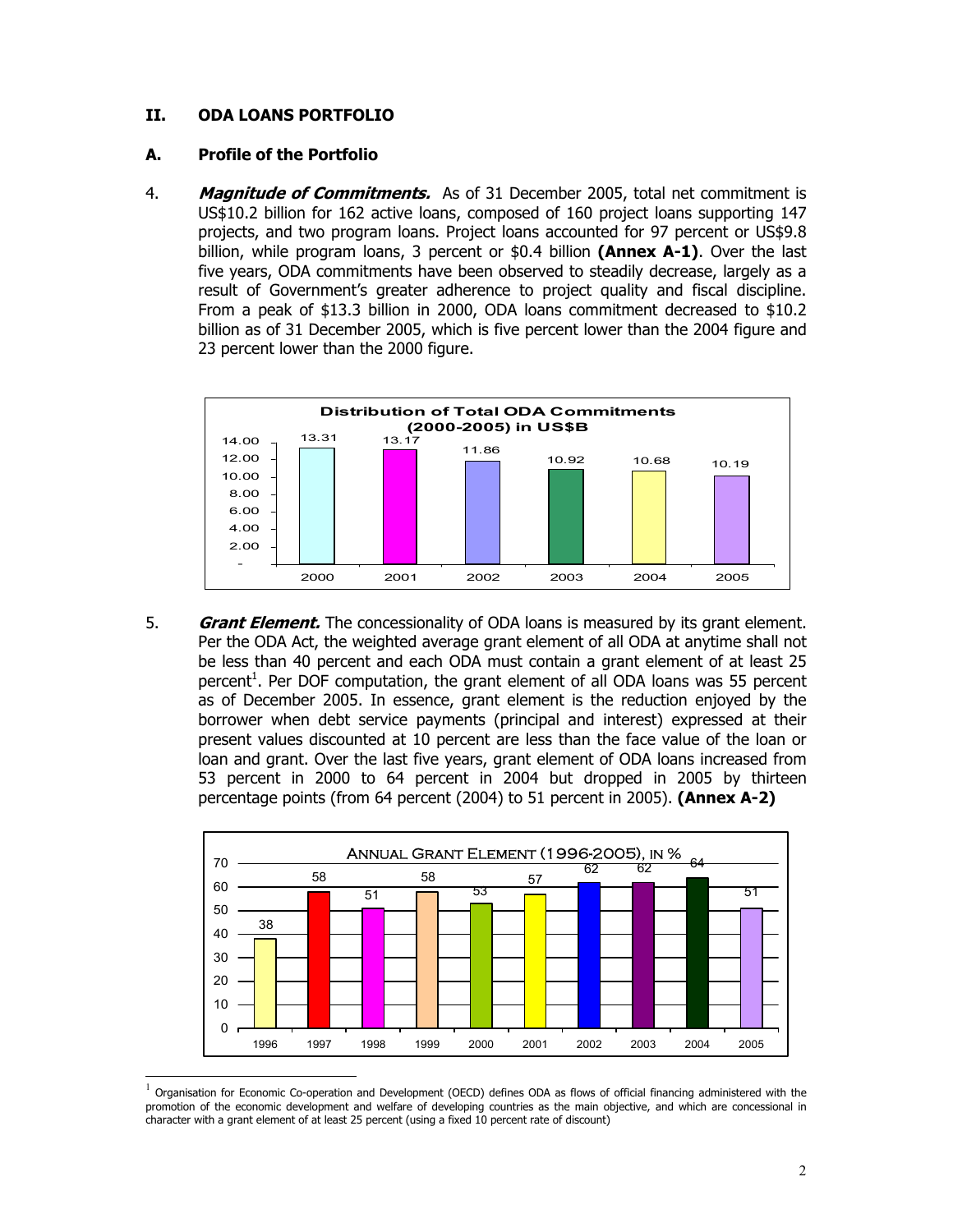6. **Share by Funding Source.** Among funding sources, the Government of Japan through the Japan Bank for International Cooperation (GOJ-JBIC) continued to be the largest source of ODA loans, accounting for 60 percent (or \$6.1 billion with 67 loans) of the total ODA, followed by the Other Sources (Australia, Austria, Belgium, China, France, Germany, International Fund for Agricultural Development (IFAD), Korea, Kuwait, NDF, Netherlands, Organization of Petroleum Exporting Countries (OPEC), Saudi Arabia, Spain, and UK) with 16 percent (or \$1.6 billion with 43 loans) while Asian Development Bank (ADB) and World Bank (WB) with 12 percent or \$1.2 billion each (with 28 loans and 24 loans, respectively). **(Annex A-3)**



7. **Share by Sector.** Across development sectors, the bulk of ODA was channeled to the Infrastructure Sector, which received 87 loans with an aggregate amount of \$6.6 billion or 65 percent of the total ODA loans portfolio. The second biggest recipient of ODA was the Agriculture, Natural Resources and Agrarian Reform Sector, which accounted for 17 percent of total ODA (or \$1.8 billion involving 39 loans). The Social Reform and Community Development Sector has 10 percent share, accounting for \$1.0 billion (with 27 loans), while Industry, Trade and Tourism Sector has an 8 percent share, accounting for \$770 million, and the Governance and Institutional Development Sector has 0.2 percent share or \$22 million of total ODA **(Annex A-4).**  Under the Infrastructure Sector, Transportation Sector obtained the biggest share of \$5.1 billion (or 50 percent with 51 loans), followed by Water Resources Sector, with \$855 million (or 8 percent with 19 loans) and the Energy, Power and Electrification Sector with \$409 million (or 4 percent with 8 loans).

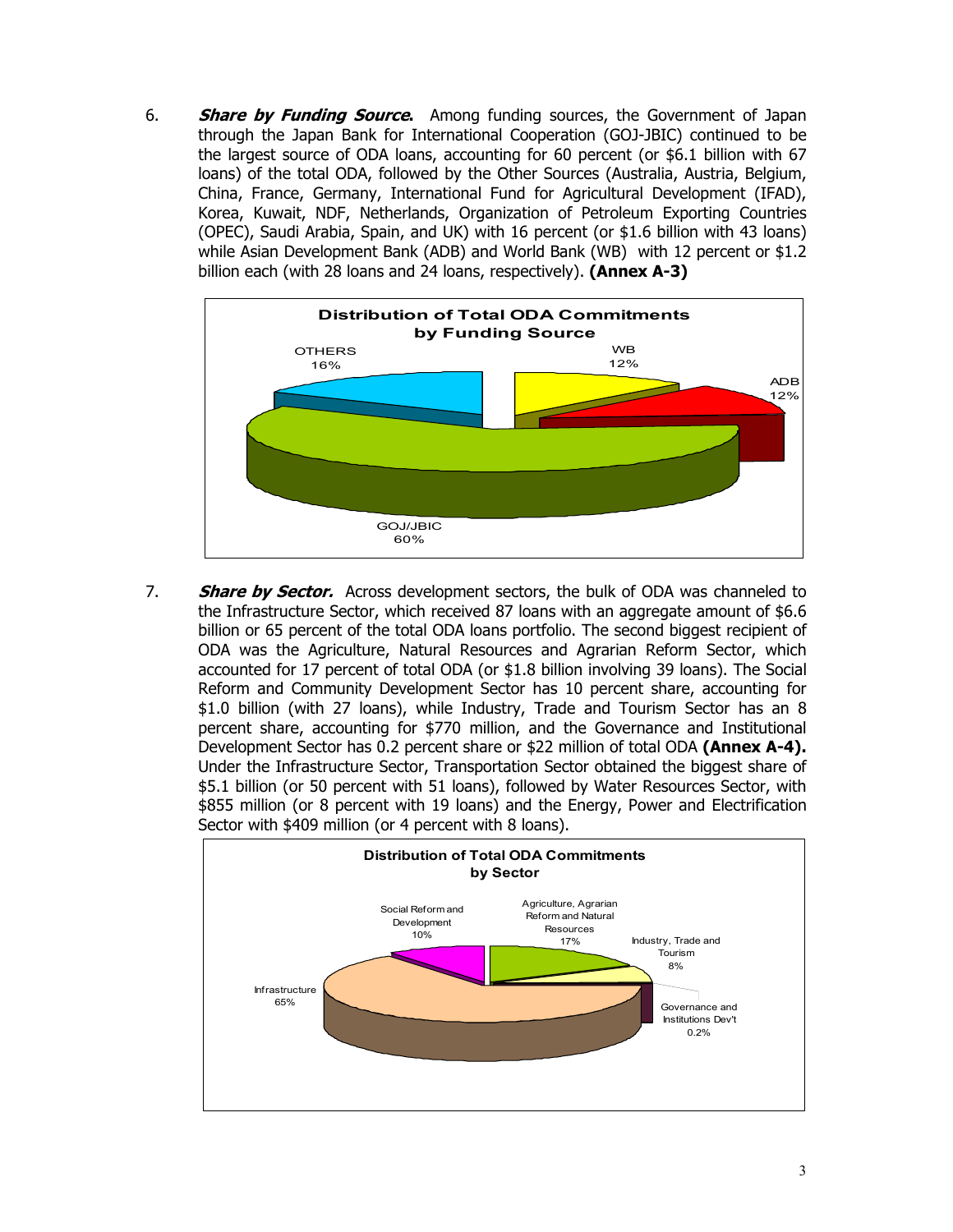8. **Share by Agency Classification.** Agencies of the National Government (NG) were responsible for administering more than half (60 percent) of the total ODA loans portfolio. This involved 108 loans with net commitment of \$6.0 billion. Government-Owned and Controlled Corporations (GOCCs), on the other hand, administered 29 percent (or \$2.9 billion) of the ODA portfolio involving 35 loans while Government Financing Institutions (GFIs), with \$1.2 billion (or 11 percent with 18 loans). The remaining 0.4 percent of the ODA portfolio was coursed to the Local Government Units (LGUs) with \$42 million **(Annex A-5).** There was a three percentage point increase in the share of NG-implemented projects, from 57 percent in 2004 to 60 percent in 2005. Conversely, a decrease in the share of GOCCs/GFIs implemented projects from 43 percent to 40 percent was noted over the same period.



- 9. **Budget Cover.** ODA loans may be further classified into (a) those that require budget cover (financing projects implemented by line agencies and some GOCCs e.g., NIA and LRTA and with MDFO as conduit), and (b) those that do not require budget cover ( financing projects of GOCCs/GFIs and the program loans). The former accounts for 66 percent of the 2005 portfolio, compared to only 53 percent in 2000 **(Annex A-6).** The 13 loans that pass through MDFO comprised 7 percent of the ODA project loans portfolio in 2005 **(Annex A-7).** Meanwhile, the 44 ODA projects with LGU participation accounted for 19 percent of the projects portfolio, at a more or less the same level since 2000 **(Annex A-8).**
- 10. **New Loans**. Thirteen new loans worth \$727 million, or 7 percent of the total commitments, entered the portfolio in CY 2005. These include: (a) three loans from ADB (worth \$363 million); (b) three loans from WB (\$91 million); (c) two loans from Germany (\$32 million); and (d) one each from Korea, Netherlands, Saudi Arabia, Swedish International Development Cooperation Agency (SIDA) and United Kingdom (UK) for \$241 million **(Annex A-9).**
- 11. **Loan Cancellations.** Partial cancellations of \$260 million were made in CY 2005 for 23 loans as follows: (a) 8 loans from ADB, \$19 million; (b) 8 loans from GOJ-JBIC, \$211 million; (c) 5 loans from WB, \$23 million; and (d) 2 loans from Other Sources, \$7 million. These cancellations were agreed upon with implementing and funding agencies due to: a) unutilized balance at the close of the loan; b) excess financing as a result of foreign exchange rate movement; c) low demand for relending; d) reduction in scope of projects; and, e) budget constraints. In the process, these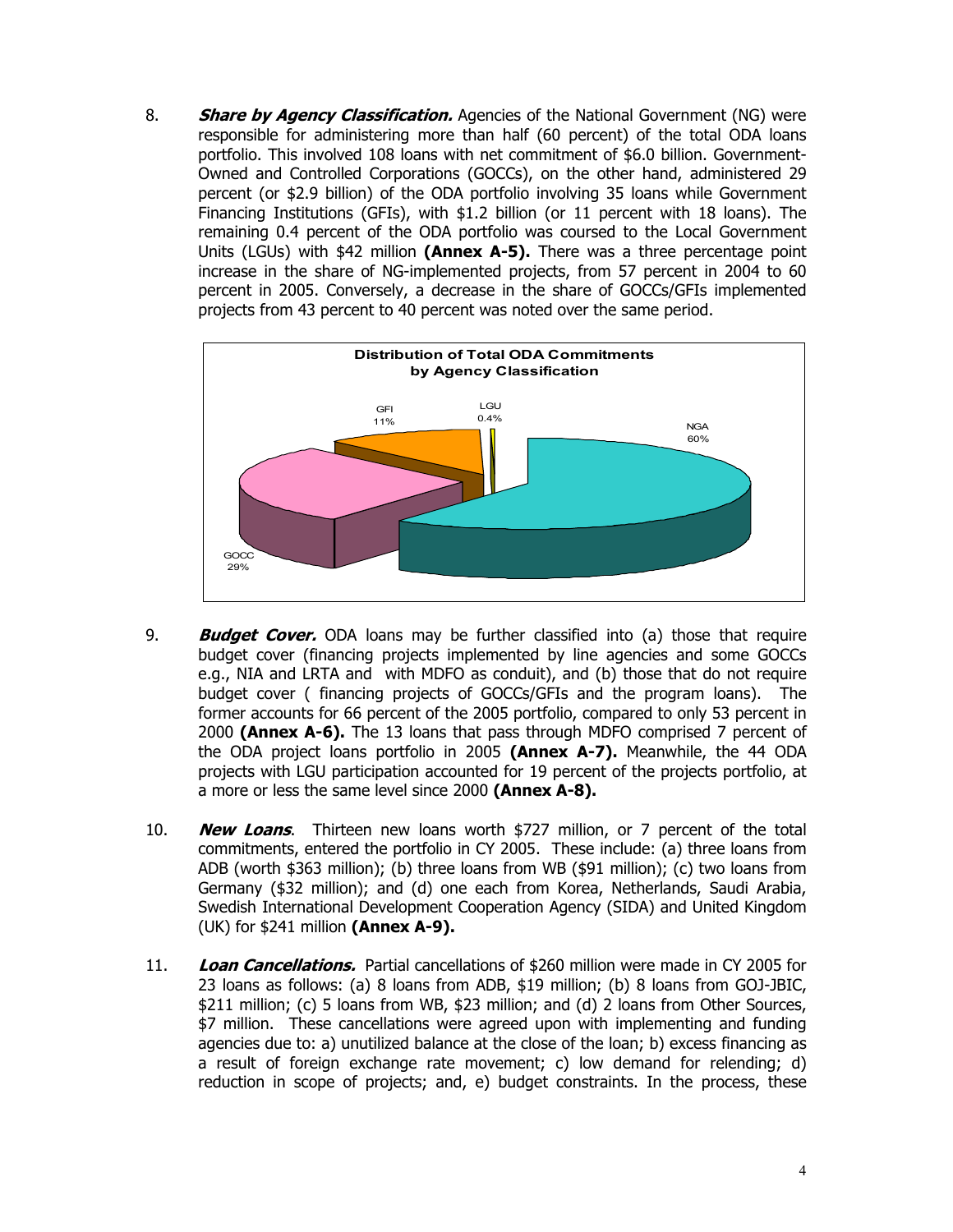cancellations will generate savings for the government on commitment fees, in some cases **(Annex A-10).** 

### **B. ODA INDICATORS OF PERFORMANCE**

- 12. Four indicators of ODA absorptive capacity are presented. These are: (1) disbursement level; (2) disbursement rate; (3) availment rate; and (4) disbursement ratio. These data on loan utilization can be used as proxy indicators of the physical performance of the different programs and projects.
- 13. **Disbursement Level.** The disbursement level is the actual amount of disbursements (in dollar terms) from all ODA loans for the period January to December 2005. ODA disbursement level in CY 2005 posted an increase of 10 percent from last year. GOP disbursed \$1,205 million in 2005 compared to \$1,095 million in 2004. Disbursements in project loans, which constitute 85 percent of the ODA portfolio, increased from \$1,019.5 to \$1,030.4 million. **(Annex B-1)**
- 14. Program loan disbursement levels increased by 133 percent, from \$75 million in 2004 to \$175 million in 2005 because of disbursements made from two program loans, namely: Health Sector Program (\$100 million) and Microfinance Development Program (\$75 million). It was the Non-Bank Financial Governance Program II which accounted solely for the \$75 million program loan disbursement in 2004.
- 15. However, several agencies which registered significant drop in disbursement levels are as follows: NLRC, DOTC, DBP, DBM, TRANSCO, DILG, DOF, PPA, LWUA, PHIVIDEC and NIA (**Annex B-2**). Reasons cited by the implementing agencies for the decrease in disbursement level were: delays encountered in procurement; low demand for credit; unavailability of counterpart funds or insufficient budget cover; and, project completion or loan closure.
- 16. Three sectors (Infrastructure, Trade and Industry and Governance) posted increases in disbursement levels. In contrast, the Agriculture, Natural Resources and Agrarian Reform sector, and Social Reform and Community Development sector recorded decreases of 26 percent (from \$191 million to \$141 million) and 9 percent (from \$106 million to \$97 million), respectively. The increase in Infrastructure sector disbursement is due to the following: a) award of civil work contracts under the General Santos Fishing Port and Laoag River Basin Flood Control Projects and completion of civil work contracts for the Mindanao Second Roads Improvement Project ; b) procurement of five vessels under the Subic Bay Port Development Project; c) start-up activities in the Subic-Clark-Tarlac Expressway Project; and, d) budget availability for the Cordillera Road Improvement Project and Rehab/Maintenance of Bridges on Arterial Road Project IV **(Annex B-3).**
- 17. Budget-dependent projects generally posted an increase in disbursement levels in 2005 over the 2004 level, by 13 percent. However, non-budget dependent projects recorded a decrease of 15 percent compared to 2004 level. The share of budgetdependent projects in terms of disbursements increased by 7 percentage points from 58 percent to 65 percent **(Annex B-4).**
- 18. Projects involving LGUs where MDFO serves as conduit registered a 26 percent decrease in disbursement levels from \$66 million to \$53 million **(Annex B-5).** The reduction in disbursements is largely noted for several WB-assisted projects due to: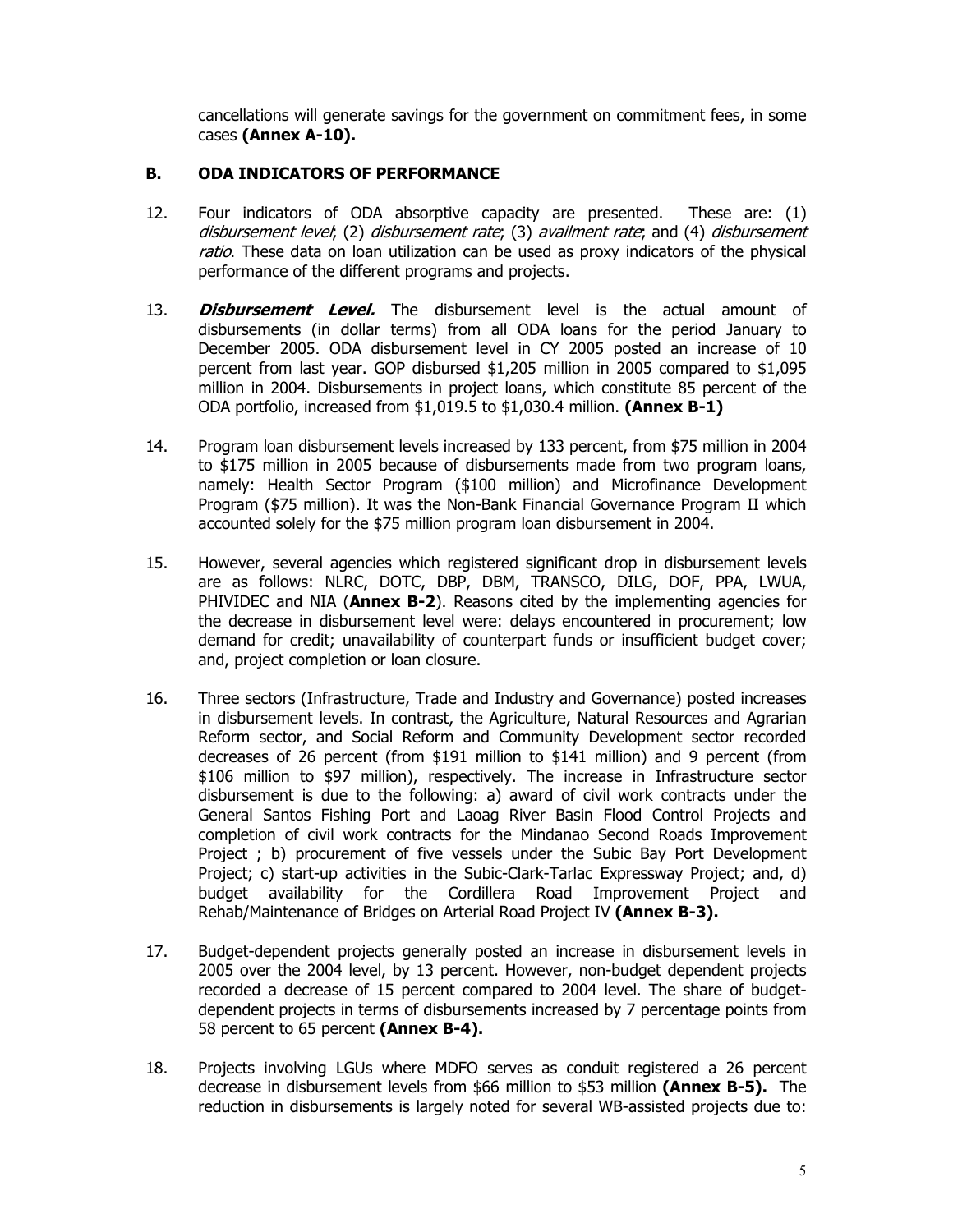a) procurement problems and difficulty in catching-up with the initial cumulative delays incurred by the LOGOFIND; and, b) completion of the Mindanao Rural Development and Regional Municipal Development Projects.

- 19. **Disbursement Rate.** The disbursement rate is defined as actual disbursements as a percentage of target disbursements for the period January to December 2005. Target disbursements are set on an annual and quarterly basis and agreed upon by implementing agencies and funding institutions. This indicator reflects both on the planning and implementation capacities of agencies. Very high and very low rates can reflect poor planning (too optimistic targets or under-targeting) or poor implementation. Annual targets should be consistent with finishing a project within its implementation schedule and the loan period.
- 20. On average, implementing agencies achieved only 84 percent of the targeted disbursements of projects supported by ODA. Top implementing agencies based on disbursement rates were PHIVIDEC (392 percent), LRTA (146 percent), DOT (145 percent), DPWH (119 percent), DBM (100 percent), DOH (98 percent), DENR (95 percent), MWSS (90 percent), BCDA (89 percent), NPC (88 percent), ASFPD-FMO (87 percent), LBP (82 percent) and LWUA (81 percent). **(Annexes C-1 and C-2)**
- 21. On a quarterly basis, disbursement rate in first quarter is relatively high compared to the last three quarters, for example, from 103 percent to 54 percent to 74 percent to 87 percent from the first to the fourth quarters. First quarter performance has been noted to be driven by last quarter disbursements of JBIC-assisted projects, as the first quarter coincides with the closing quarter of the JBIC fiscal year **(Annex C-3).**
- 22. Meanwhile, an increase in disbursement rate of budget-dependent projects was recorded from 67 percent in 2004 to 91 percent in 2005. This may indicate that implementing agencies have become more realistic in targeting for the year. However, non-budget dependent projects' disbursement rate decreased from 77 percent in 2004 level to 70 percent in 2005 **(Annex C-4).**
- 23. **Availment Rate.** The availment rate, which has been reported by the NEDA in all past portfolio reviews, is defined as the cumulative actual disbursements as a percentage of cumulative scheduled disbursement (references: loan agreement, credit agreement, appraisal report, supply contracts, or generated S-curves) reckoned from the start of implementation of all projects up to December 2005. Overall availment rate posted at 60 percent, two percent higher than the 58 percent availment rate in 2004. However, it may be noted that only the GOJ-JBIC portfolio is below the 2005 average availment rate because in said portfolio, loan cancellations are rare since there are no commitment fees. On one hand, availment rate is a function of targets in foreign currencies which are determined as early as the time of the signing of the loan agreement. On the other hand, the peso equivalent of these targets have increased, sometimes implying a corresponding increase in physical targets such that additional budget would be required, or simply remain as unused balance of the loan, or surplus funds (if no additional physical targets), unless the funds are partially cancelled. **(Annex D-1).**
- 24. Availment rate captures the historical performance of a project from start to completion. Backlogs incurred at the start of the implementation, if not fully recovered, can pull down the availment rate for the remainder of the project life. It is imperative that implementing agencies are able to carefully review the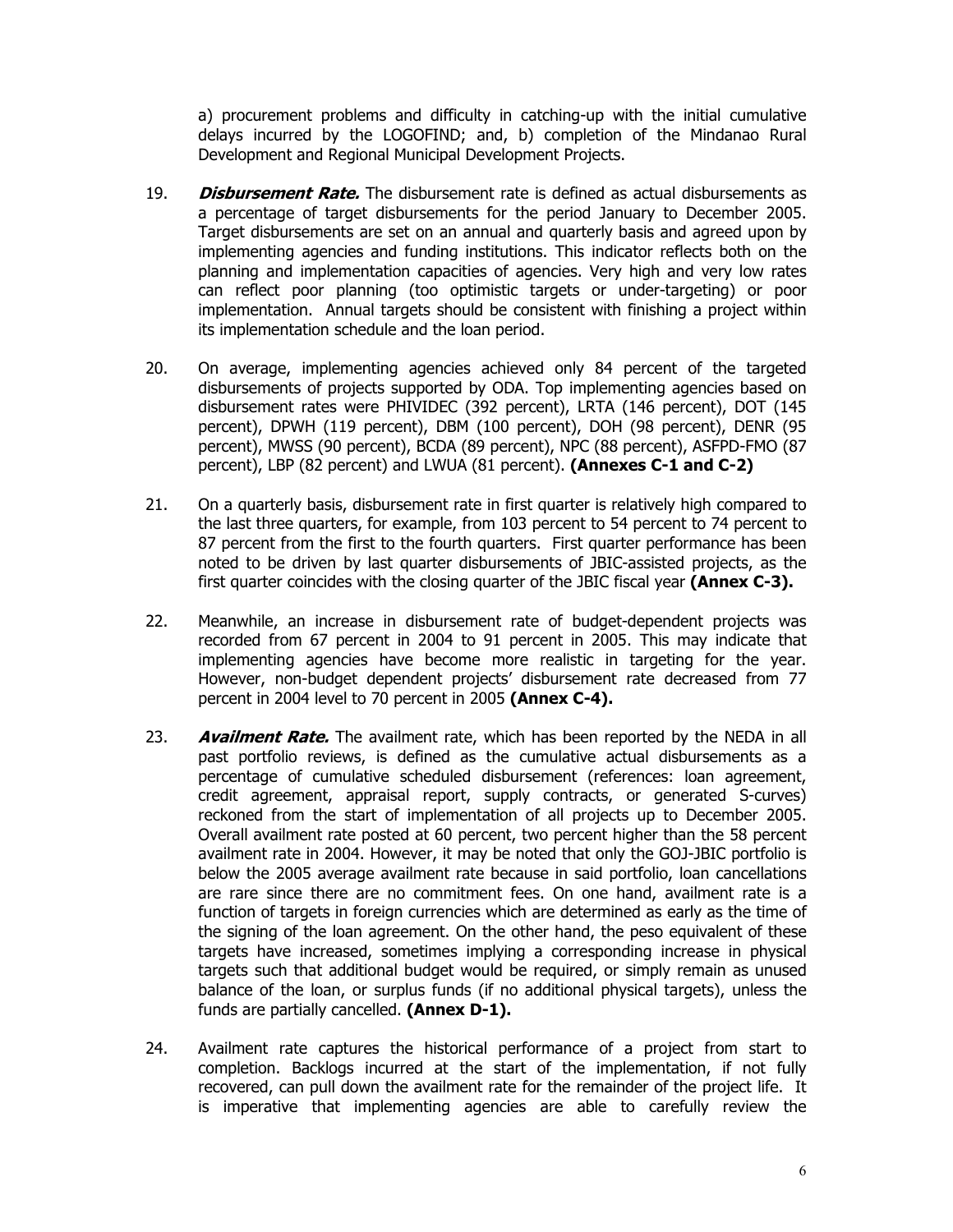disbursement targets based on aforementioned references. For ADB, WB and other financing sources that charge commitment fees, the disbursement targets set at loan signing give an indication of the commitment fees that may have to be paid over the life of a project. Backlogs compound commitment fees since for ADB, 0.75 percent per annum is applied on the undisbursed balance of an increasing portion of the loan (15 percent for 1st year, 45 percent for 2nd year, 85 percent for 3rd year, and 100 percent thereafter) while for WB 0.85 percent per annum on the undisbursed amount from the date of which such charges commences to accrue but not including the fourth anniversary of such date; and 0.75% per annum thereafter.

- 25. Among the five sectors, the social reform and development sector constituting 10% of the ODA portfolio, registered an availment rate of 72 percent, highest among the various sectors **(Annex D-2).** An increasing trend has been noted in availment rates of this sector from 49 percent in 2001, to 59 percent in 2002, to 68 percent in 2003, to 76 percent in 2004 and to 72 percent in 2005 since most of the contracts procured under this sector are supply contract and completion of some projects. On the other hand, the infrastructure sector had a rate of only 57 percent, which is three percentage points below the average. It may be noted that budget constraint, procurement and ROW issues are prevalent in this sector.
- 26. **Disbursement Ratio.** Finally, the disbursement ratio is the ratio of actual disbursements to the net loan amount available during January to December 2005. It is the indicator commonly used by the funding institutions. GOP's performance in terms of this indicator stood at 19 percent, 3 percentage points higher than the 16 percent performance in 2004. ADB recorded the highest disbursement ratio at 28 percent followed by WB with 20 percent, GOJ-JBIC at 19 percent and Other Sources at 11 percent. **(Annex E-1; Annex E-2 for project list)**
- 27. The ideal availment and disbursement rates are 100 percent. On the other hand, a disbursement ratio in the range of 18-20% is considered normal, based on assumptions of five-year implementation period and straight-line schedule of disbursements for a considerably large and uniformly distributed (in terms of age) pool of projects. However, disbursement ratios depend on the stage of project implementation; a 5% disbursement ratio for a project at detailed engineering stage could be acceptable.
- 28. By agency classification, disbursement ratios for GFI and GOCC-implemented projects improved from 25 percent to 30 percent and 13 percent to 18 percent, respectively. Projects implemented by NGAs and LGUs, on the other hand, registered a very slight improvement of 0.4 percent **(Annex E-3)**.
- 29. **Commitment Fees.** For the ongoing projects, cumulative commitment fees paid by the government to ADB, WB and other funding institutions as of December 2005 amounted to \$50.9 million. In 2005 alone, \$6.0 million was paid in commitment fees. Among national government agencies, the top two agencies with commitment fees paid by GOP were DPWH and DA amounting to \$1.0 million and \$0.7 million, respectively. Among GFIs, DBP and LBP paid commitment fees of \$0.2 million and \$0.3 million, respectively. Projects that largely contribute to the \$6.0 million commitment fees in 2005 are as follows: a) Pasig River Environment Management & Rehabilitation Sector Development Program (with \$0.52 million); b) Infrastructure for Rural Productivity Enhancement Sector (with \$0.50 million); c) MM Air Quality Improvement Project (Investment Component) (with \$0.41 million); d) Sixth Road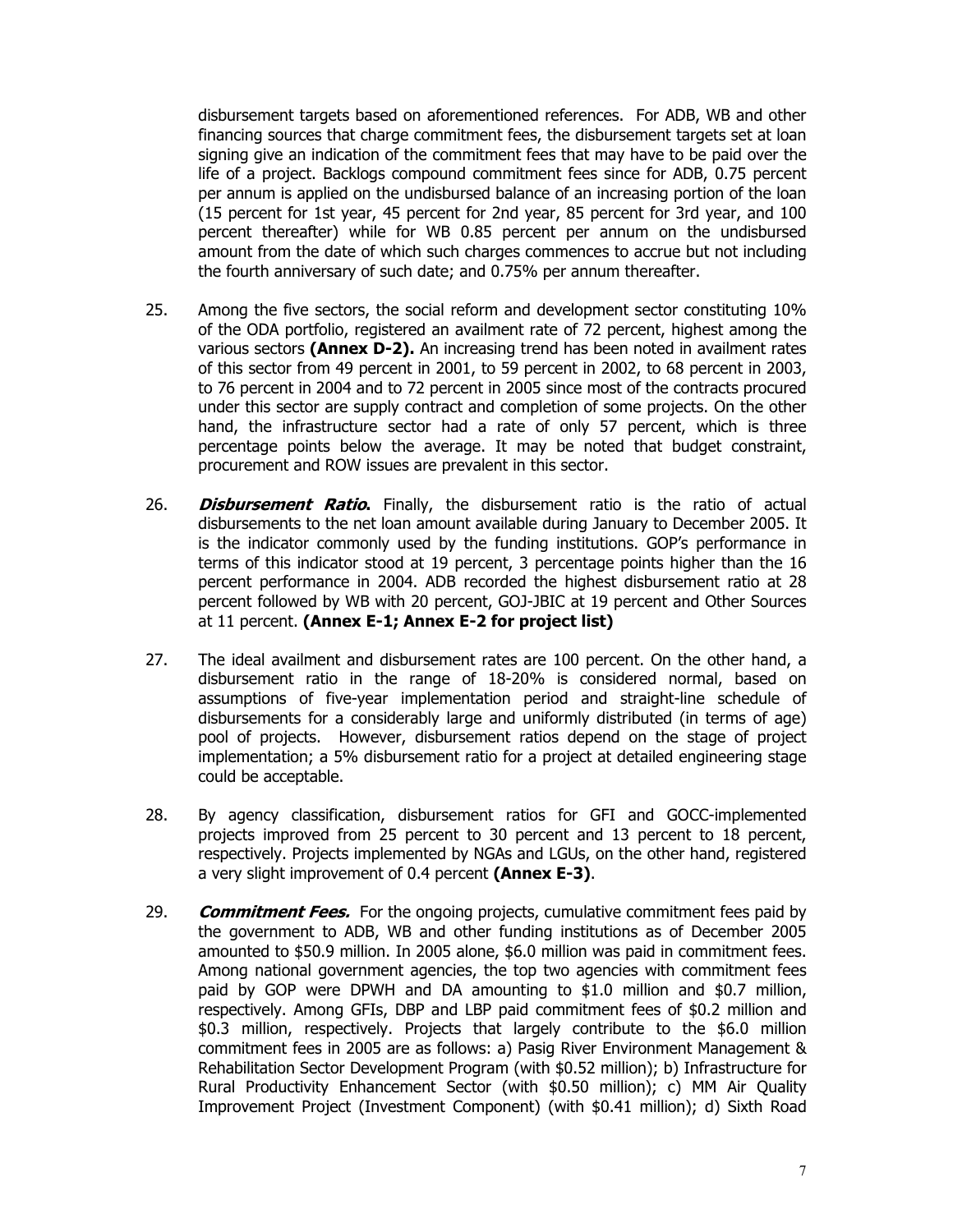Project (with \$0.35 million); and e) Southern Philippine Irrigation Sector Project (with \$0.32 million). **(Annex F-1)**

30. **Loan Extensions.** Fourteen loans worth \$923 million or 9 percent of the ODA portfolio were extended in 2005. Five loans were extended for six months to one year, five loans for 1.5 to two years, three loans for 2.5 to three years and one loan for four years. **(Annex F-2).**

# **C. ACCOMPLISHMENTS, OUTPUTS AND OUTCOMES**

- 31. **Closed Loans**. Twenty-nine loans were reported as closed/fully availed during in CY 2005 amounting to \$1.6 billion **(Annex G-1)** consisting of: eight loans from GOJ-JBIC (\$829 million); six loans from ADB (\$351 million); four loans from Spain (\$85 million); three loans from WB (\$89 million); two loans from Austria (\$48 million); and one each from Australia, France, IFAD, NDF, Korea and UK (a total of \$238 million).
- 32. At least 3 of these loans closed in 2005 have incomplete project outputs. These loans were: a) Acquisition of the Fisheries Patrol Vessels (DA/Spain); b) Clark Area Municipal Development Project (DILG/ADB); and c) Provincial Cities Water Supply Project V (LWUA/GOJ-JBIC).
- 33. The reasons cited by implementing agencies for the closed loans but incomplete project outputs were budget constraints and technical issues. To complete the project outputs of said projects, the implementing agencies propose the use of agency/local government/corporate funds to complete remaining project activities. **(Details in Annex G-2)**

## **Completed Projects (Details in Annex G-3)**

## **Infrastructure**

- 34. Of the 29 closed loans, 15 came from the Infrastructure sector. Under the **Tulay ng Pangulo sa Barangay**, 324 bridges were constructed with a total length of 11,728.495 lineal meters while installation of 38 bridges is still ongoing. Most of these completed bridges were already turned-over to LGUs and are open to traffic. All bridge materials stipulated under the loan agreement was also fully delivered.
- 35. Construction of three at-grade, depressed and above grade structures interchanges involving 7.6 km completed the **MM Interchange Construction Project** (MMICP), Phase IV. The physical completion of the project ensured efficient flow of people, goods and services from north to south and vice versa in the Metro Manila area. Also completed under the project was the detailed engineering for interchanges proposed for construction under MMICP V, as follows: EDSA – Roosevelt Interchange; EDSA – North Ave. – West Ave. Interchange; C – 5/Kalayaan Interchange; and C – 5/Lanuza – Julia Vargas Interchange.
- 36. For the **Agno and Allied Rivers Urgent Rehabilitation Project** (AARURP) I, new channeling and channel improvement by dredging of 10.3 million cubic meter and dike heightening with a length of three kilometers was completed. Construction of the Bugallon Bridge with a length of 393 meter in the Lower Agno River and 15 kilometer revetment works in the upper Sinocalan River were also completed under AARURP. The project is expected to mitigate flood damages in the service area of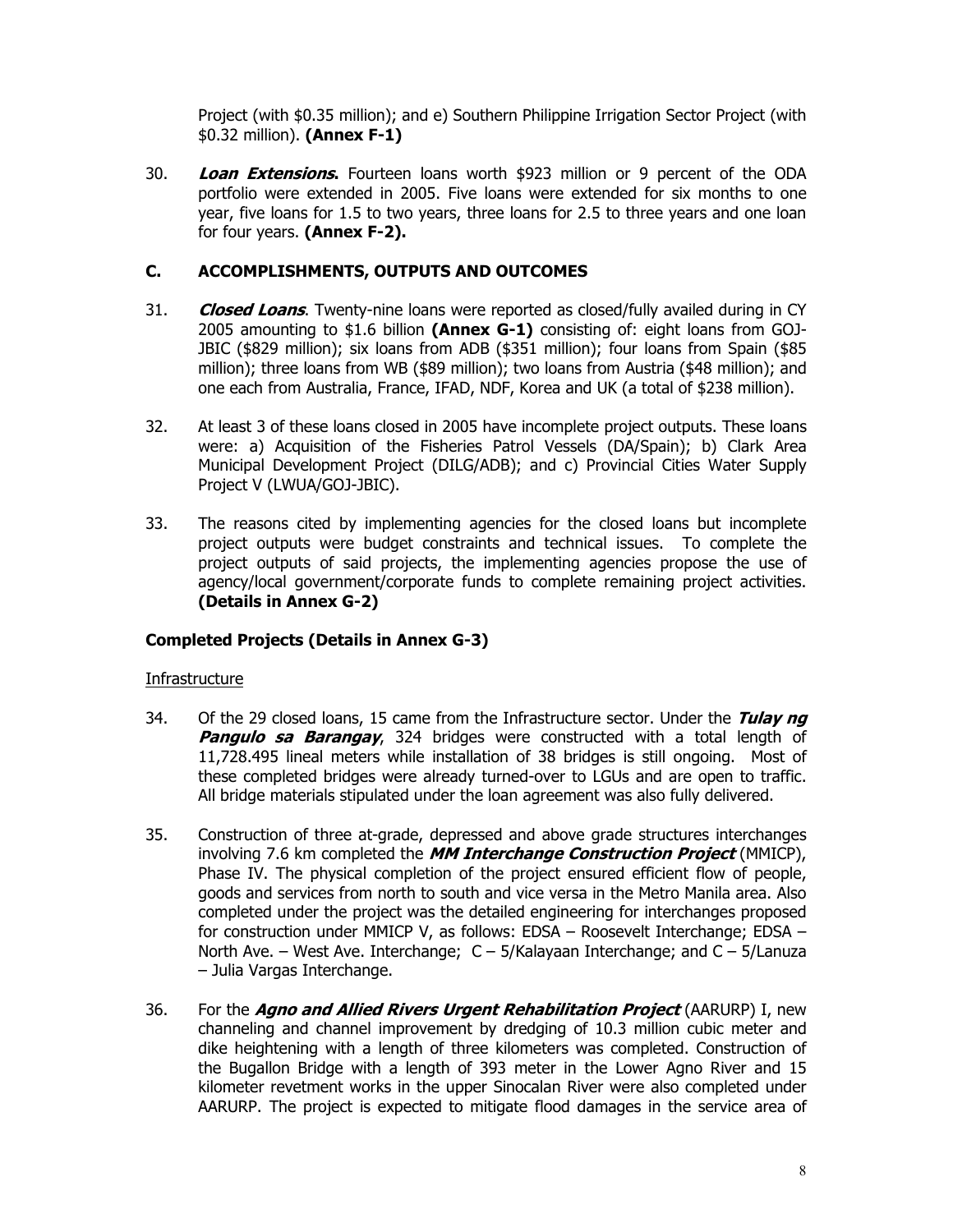the lower Agno River Basin and upper Sinocalan River stretch protecting about 470,00 beneficiaries in Pangasinan.

- 37. Rehabilitation activities of all units covered under the **Tiwi Geothermal Power Plant Rehabilitation Project** (TGPPRP) and **Makban Geothermal Power Plant Rehabilitation Project** (MGPPRP) were completed and now commercially operational. The two projects will be delivering 232 and 252 megawatts respectively, feeding to the Luzon Grid. On the other hand, delivery of transmission line and substation materials and equipment for Santiago-Alicia 69 kV T/L and Daraga Substation Expansion under the EDCF-funded **Luzon Transmission Line and Substation Project** (LTLSP) were also completed. A wholesale electricity spot market (WESM) was established through the Electricity Market and Transmission Development Project which is envisioned to dispatch electricity generation on a competitive basis to meet power demand at a lower cost.
- 38. Under the **Provincial Cities Water Supply Project** (PCWSP) Phase V, 75,597 service connections in three water districts (San Jose Del Monte, Santiago and Surigaio) were installed. Pipelines and related works, including the Water Treatment Plant No. 2 in San Jose Del Monte are nearly completed. Meanwhile, the **Manila Second Sewerage Project** was able to complete the following contracts intended to safely dispose septage at the rate of about 700 cum/day: civil works (3), supply (4), and consulting services (2).
- 39. All equipment and systems of the **Emergency Network Project** (ENP) were fully delivered and installed. The emergency call centers in NCR and Region VIII are already operational and provide the system operator a full picture of the actual emergency situation and guide him through the incident handling to achieve a quick and efficient response to the incident. A call center handles about 1,000 legitimate calls a day. **Clark Area Municipal Development Project** (CAMDP) was able to complete 5 sub-projects comprising provision of solid waste management (SWM) equipment for Bamban, Mabalacat and Magalang including construction of roads and bridges in Magalang. This was complemented by trainings/workshops on Results Monitoring and Evaluation, Revenue Enhancement, Strategic Management Planning, Solid Waste Management, among others, were conducted for the LGUs.

Agriculture, Agrarian Reform and Natural Resources

- 40. For the Spanish-assisted **Acquisition of 14 units Fisheries Management Patrol Vessels for Monitoring, Control and Surveillance**, all patrol vessels were delivered, and nine units are deployed in their respective port assignments. Bureau of Fisheries and Aquatic Resources (BFAR) is providing the Operation and Maintenance (O&M) budget, while the Philippine Coast Guard (PCG) is in charge of the manning requirements. The project is expected to derive greater economic benefits from the oceans in order to effectively manage, protect and conserve marine resources and environment; and at the same time provide the country with greater capabilities to deter all forms of illegal fishing activities and safeguard the dwindling marine resources.
- 41. Under DAR's **Solar Power Technology Support** (SPOTS) to Agrarian Reform Communities (ARCs) I, a total of 5,609 solar home lighting systems (SHLS) were installed in 98 ARCs. The project was also able to provide 139 communal lighting systems to far-flung communities in Mindanao. The provision of light has further lengthened the time devoted for Income Generating Activities (IGAs) from 4 hours to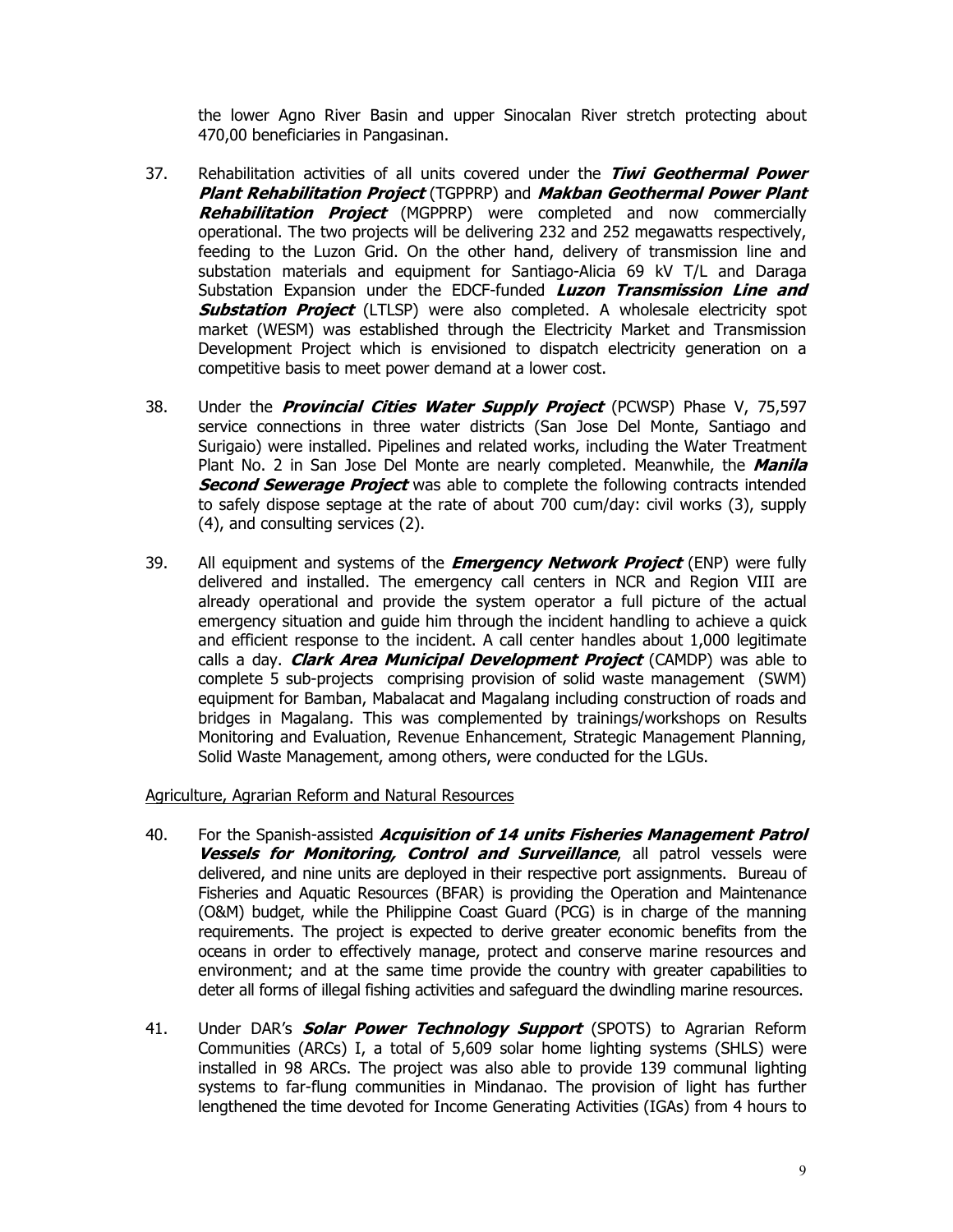an average of 5.5 hours. This translates to an average annual household income increment of P 5,490 mainly derived from the combined IGAs. Under the project's institutional development component, trainings on basic organizational management, administrative and financial, agri-development and sustainability, and organizational strengthening of 189 People's Organizations (POs) were conducted. Furthermore, 106 POs were provided with basic organizational management, administrative and financial, agri-development and sustainability trainings and organizational and financial systems.

### **Ongoing Projects**

### **Infrastructure**

- 42. Under the roads and bridges sub-sector, a total of 337 bridges were constructed/replaced/repaired through the **Bridge Replacement Projects** assisted by UK and Austria, **Tulay ng Pangulo para sa SZOPAD** and **Sixth Road Project**. Also completed were the improvement of five (5) road sections under the Sixth Road Project (SRP): Kabasalan-Ipil, Ipil-Licomo and Monte Alegre-Aurora roads in Zamboanga del Sur, Monte Alegre-Molave Road in Misamis Occidental, and, Patnongon-Culasi Road in Antique; structural overlay of Iligan-Aurora Road in Lanao del Norte/Zamboanga del Sur, Calamba-Barcelona Road in Misamis Occidental/Zamboanga del Sur, Barcelona-Katipunan Road in Zamboanga del Sur and Kalibo-Nabas Road in Aklan. Phase III of the Arterial Road Links Development Project (ARLDP) was also able to complete the following sections : Sablayan, Sta Cruz Section, Occidental Mindoro; Mamburao, Abra de Ilog Section, Occidental Mindoro; Talisay Junction Toledo Road Section, Cebu City; and Junction-Toledo-Carcar Road Section, Cebu City. Meanwhile, the **Road Network Development Project** (RNDP) Phase II completed the construction/rehabilitation of 17.37 km of PCCP and the 15.67 meters bridge in Bayawan-Kalumboyan Road, Negros Oriental.
- 43. In the water transport sub-sector, 26 out of the 35 ports were constructed under the **Social Reform Related Feeder Ports Development** (SRRFPD) Project. Completed ports include: Polilio and Real in Quezon; Caramoan, San Jose, Tamban and Pasacao in Camarines Sur (Package A); Looc, Said, Conception in Romblon; Araceli, Liminangcong and Roxas in Palawan; Culasi and Estancia in Iloilo (Package B); Banton and Corcuera in Romblon; Alabat and Atimonan in Quezon ; Dumangas in Iloilo (Package C); and San Jacinto, Aroroy and Cataingan in Masbate; Placer, Surigao del Norte; San Sebastian, Western Samar; Mangingisda and Cuyo in Palawan (Package D). The hydraulic excavator was also delivered and accepted by the City Government of Panabo. Meanwhile, in the rail transport sub-sector, the airconditioning of the original fleet was completed under the **LRT Line 1 Capacity Expansion, Phase II**.
- 44. For the power sub-sector, the **Electricity Market and Transmission Development Project** (EMTDP) was able to complete installation of hardware and software for the WESM.
- 45. Under the water resources sector, construction of water and sanitation facilities in three barangays (Manay, Mabunao and Datu Abdul Dadia) were completed through the **Water Districts Development Project**. The project was also able to install 1,993 units of toilet facilities, 337 units of septic tanks, 10,095 lm of sewage collector pipeline and 40 units of primary septage treatment plant. To date, at least 1,993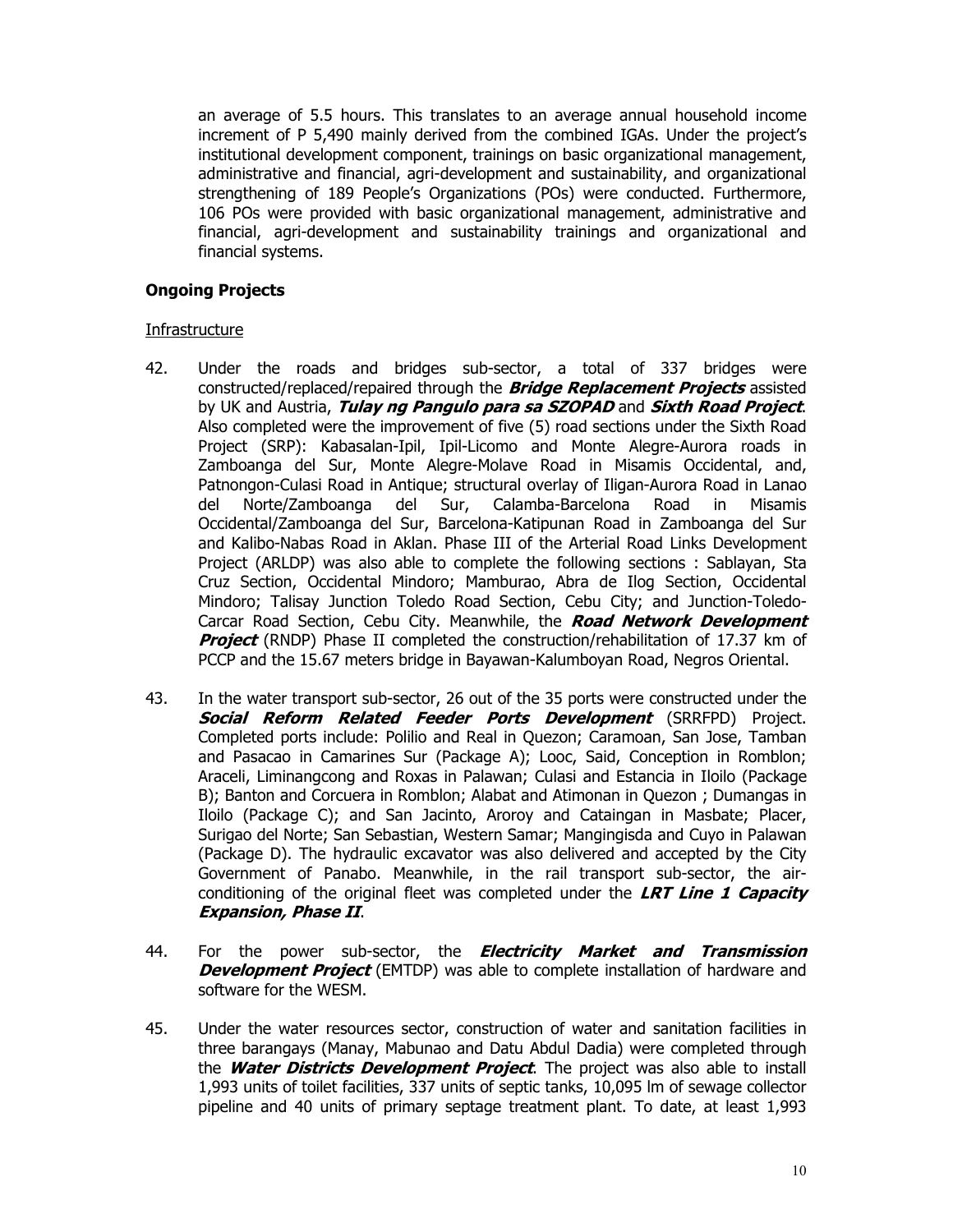households are benefiting from the sanitation services provided. Meanwhile, the **New Water Source Development Project** (NWSDP) completed two feasibility studies for the 50 million liters per day (MLD) Wawa River Project and Angat Water Utilization and Aqueduct Improvement Project (AWUAIP), Phase 2.

Agriculture, Agrarian Reform and Natural Resources

- 46. For DAR's **Agrarian Reform Communities Project** (ARCP) I, construction/rehabilitation of 719 kms. access infrastructures were completed. Furthermore, 2,606 hectares of land were provided irrigation while 59 units of potable water system were constructed. Accomplishment under the Development Support Component of the Project includes: 378 demo farms established, 12,525 farmers/cooperators/farmer leaders trained, 400 extension services activated and 218 credit unions in 122 ARCs formed. Because of the projects undertaken by ARCP I in 101 ARCs, travel time and cost decreased by 37% and 2%, respectively. There was also an improved access to health services, education for children and availability of water. The project also promoted agricultural development by enabling the beneficiaries to have access to credit and new/improved and appropriate farming technology. Irrigation in the ARCs also improved under the project which resulted to higher hectarage planted, greater cropping intensity and crop diversification, higher yields and increased farm productivity.
- 47. Under the **Western Mindanao Community Initiatives Resource Management Project** (WMCIP), the following were completed: 100.85 km. FMR; 205 lm. hanging/foot bridges constructed; 218 sloping protection; 108 sq.m. wharf; 160 lm. rock causeway; 23 units potable water system (level II), 2 units crop driers; 6 units storage cum meeting facilities; 15 multipurpose centers; 14 units pre/post harvest facilities; 6,845 lm. flood control; 305 has. irrigation facilities; and 2 units agricultural structures. Through the infrastructure works completed, travel time was reduced by 35%, from 34 to 22 minutes; vulnerability to flooding of about 788 households being served by flood control structures was reduced; crops spared from flood damages; and incidence of landslides reduced. There was also an increased volume of farm products delivered to markets by 30% and improved access of 81 communities to extension services and other programs and services being provided by the government and non-government institutions.
- 48. The JBIC-assisted **Mindanao Sustainable Settlement Area Development** (MINSSAD) completed the following under its Rural Infrastructure Component: construction of 59 kms. farm-to-market roads (FMR), 18.8 lm bridges, 2 potable water systems, 11 barangay health stations,40 classrooms and 8 units of multipurpose buildings.
- 49. The Community Investment Component of the **Northern Mindanao Community Initiatives Project** (NMCIREMP) installed 45.15 km FMR, 13 potable water system; and 12 units of building/structure. In support to the Indigenous People (IP), 2 legislations were also submitted by the local Sanggunian integrating Ancestral Domain Sustainable Development and Protection (ADSDP) in local development plans.
- 50. Development and testing of the Philippine Fisheries Information System (PhilFIS) of the **Fisheries Resource Management Project** (FRMP) is 99% complete. This is part of the establishment of fisheries resource management systems to address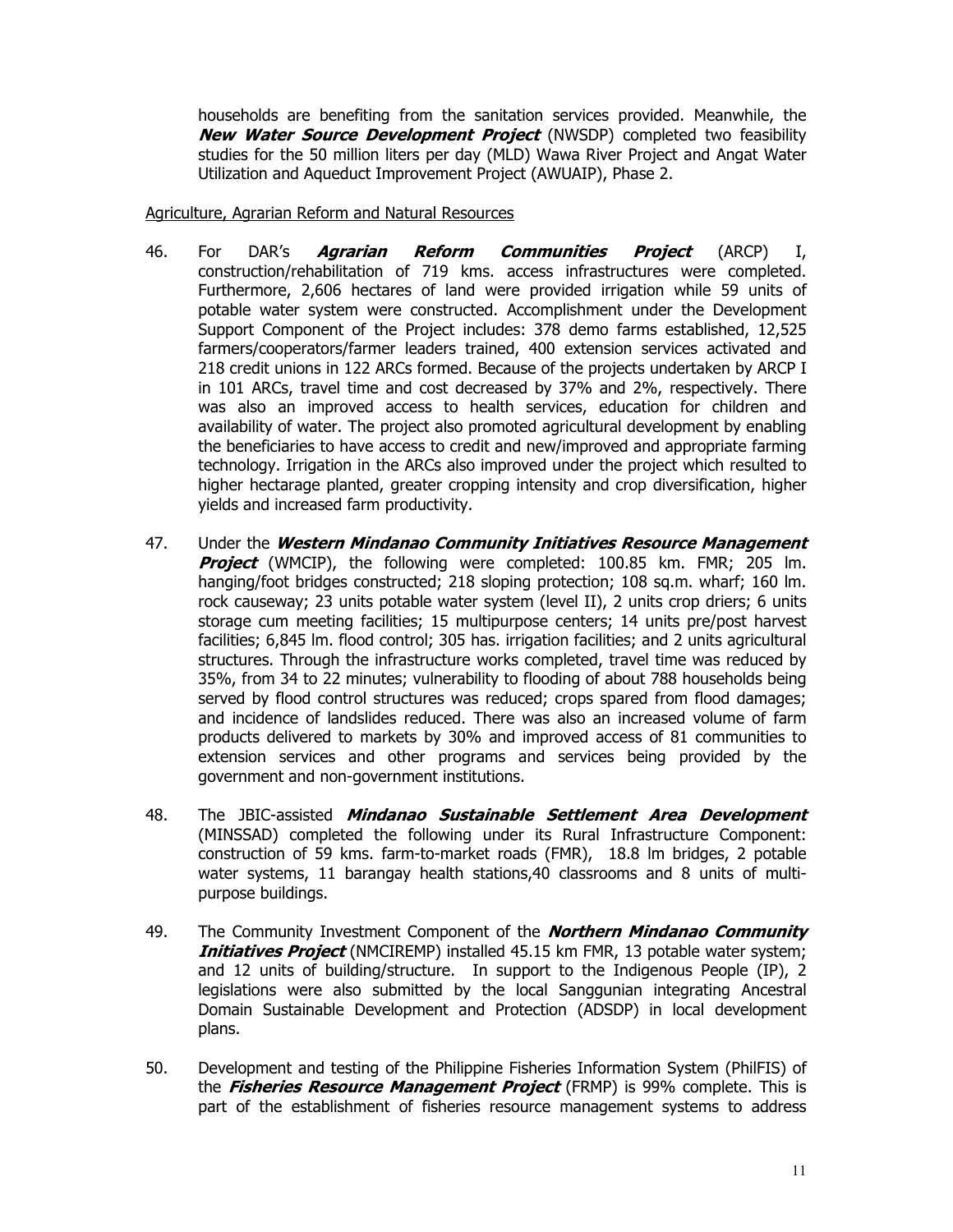critical issues of fisheries resource depletion of the areas covered by the project. Resource and Social Assessments (RSA) were also conducted in 16 bays while a total of 202 Resource Enhancement Projects (REP) were established and maintained.

51. In the implementation of an integrated environmental protection and management of critical ecosystems under the **Southern Mindanao Integrated Coastal Zone Management Project** (SMICZMP), an Environment Conservation and Protection Center (ECPC) was completed and provided with laboratory equipment. Through the ECPC, DENR including the academe and different LGUs could now undertake research and monitoring in Mt. Matumtum Protected Landscape/Saranggani Bay Protected Seascape (MMPL/SBPS). Furthermore, reforestation in 2,000 hectares and agroforestry in 3,260 hectares were implemented under the project. Trees were planted in the agro-forestry sites and are expected to bear fruits for commercial production in 2008.

### Industry and Services

- 52. Constructions of five sub-projects were completed under the **Mindanao Basic Urban Services Sector Project**, namely Mahayag, Zamboanga del Sur Municipal Hall; Dumalinao, Zamboanga del Sur Public Market; Buluan, Maguindanao Public Market; Naawan, Misamis Oriental Water Supply System, and Alicia, Zamboanga Sibugay Public Market. This bring to seven the total number of completed subprojects form the start of project implementation, benefiting 234,370 urban residents in Mindanao. A total of 26 LGUs coming from 3rd to 6th class have participated in the project, increasing the access of urban communities to basic local infrastructure. The Project has also provided technical assistance (Subproject Preparation) and credit financing to 51 LGUs, and has completed 63 project proposals. Further, the Project developed the capacity building of LGUs on the following: (i) Feasibility Studies (FS) preparation; (ii) Sub-project Implementation and Management (SPIM); (iii) Sub-project Operations and Management (SPOM); (iv) Results-Based Monitoring and Evaluation (RBME) training; and (v) Environmental Impact Assessment (EIA) training.
- 53. DBP approved a total of P 11. 045 billion worth of sub-loans. Of this amount, P 4.407 billion was approved for agri-hog farming, beverage, furniture manufacturing, hospital, printing, cement, power generation, transport, waste treatment, packaging through the **Environmental Infrastructure Support Credit Program**. A total of P 2.424 billion sub-loans were approved under the **Industrial Support Services Expansion Project** (ISSEP) II. Meanwhile, P 1.691 billion was approved for port development, including acquisition and upgrading of vessels through the **Domestic Shipping Modernization Project** (DSMP) II. Other sub-loan approvals involved food processing, trading, hotel services, micro-financing, hospital /medical services, network services, printing, equipment purchase, water supply and sanitation systems, urban drainage, mini-hydro power plants, substations, transmission lines, school-building construction and purchase of computers and equipment.

## Social Reform and Development

54. Under the Structural Regional Infrastructure (SRI) Component of WB-assisted **ARMM Social Fund Project**, construction of Polloc Base Port Terminal and Regional Social, Welfare and Development (RESWAD) Building was completed. Seven other subprojects are currently ongoing which include: RESWAD, Sulu Provincial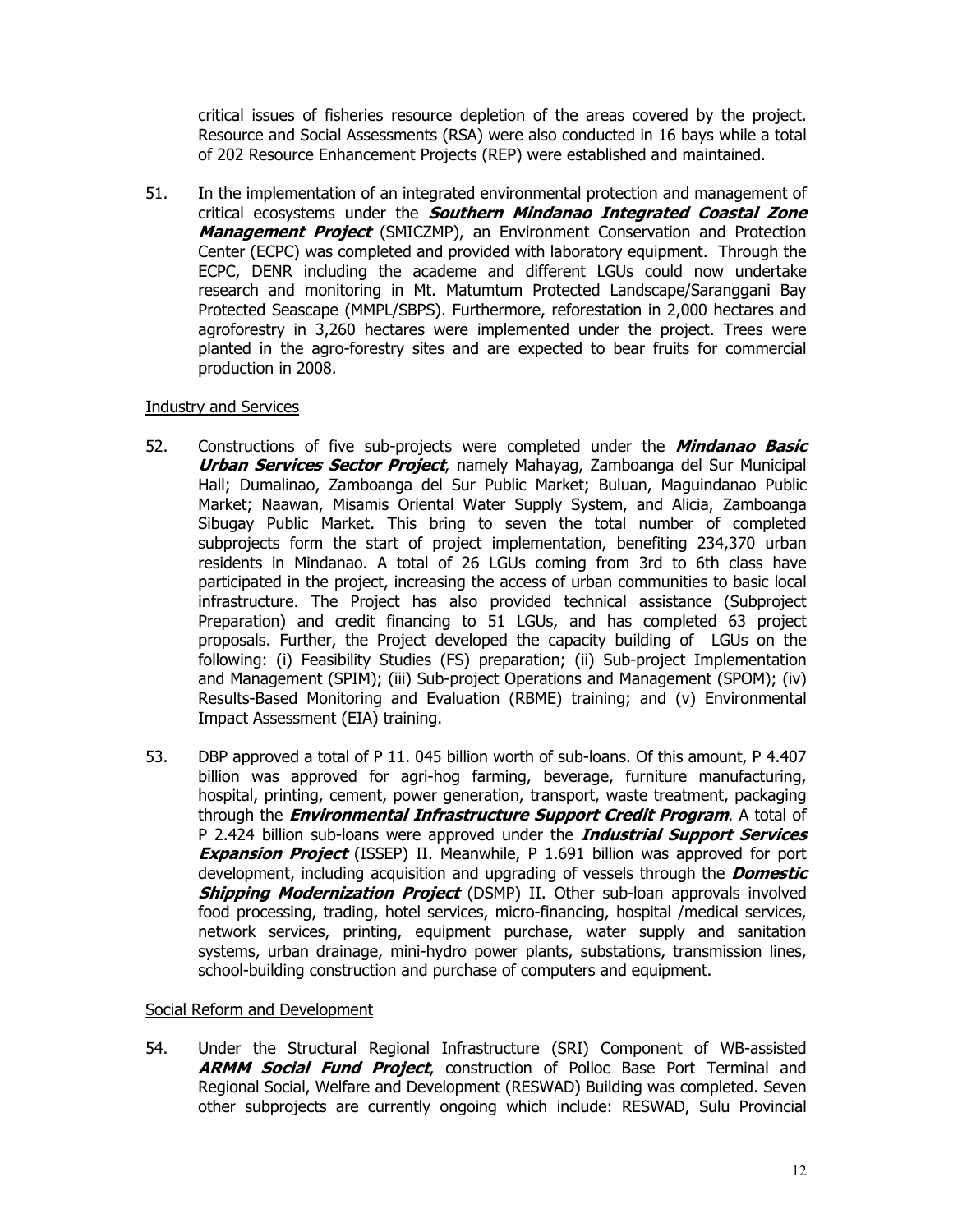Hospital, Bongao Base Port, Pangutaran, Buluan, Datu Blah, and Lamitan District Hospitals.

- 55. All equipment were fully delivered under the Kreditanstalt fur Wiederaufbau (kfw) assisted **Upgrading of the Philippine Merchant Marine Academy** (PMMA) which includes life saving, fire fighting, teaching and ship operation simulation. The GOP-funded civil works - the safety center, simulator buildings, and site development for the safety center - were also completed.
- 56. DepEd is currently on the process of mainstreaming and institutionalizing **Third Elementary Education Project'**s (TEEP) best practices, process and methods. More than 100% of the targeted elementary schools in the project areas have formulated and implemented their 3-year School Improvement Plans with the participation of the Parent-Teacher-Community Associations (PTCA) and Barangay officials. School-Based Management (SBM) TEEP Model is now for rolling-out to non-TEEP Divisions.
- 57. Under **the Kapit-Bisig Laban sa Kahirapan-Comprehensive and Integrated Delivery of Social Services** (KALAHI-CIDSS), 834 out of the 1,524 sub-projects (SPs) have been implemented nationwide. Road and water systems account for the highest number of completed SPs. Around 110 SPs are nearing completion with physical progress of 90% – 99%.
- 58. For DSWD's **Early Child Development Project** (ECDP), human and physical resources that enabled 132 LGUs to effectively and efficiently implement ECD programs and services at the community level has been put in place.

# **D. KEY IMPLEMENTATION ISSUES (Annex H-1)**

- 59. **Budget Cover.** The General Appropriations Act (GAA) for 2005 or RA 9336, provided P37 billion for foreign-assisted projects (FAPs), 12 percent lower than the proposed budget of P41.4 billion reflected in the 2005 Budget of Expenditures and Sources of Financing (BESF) but 5 percent higher than the reenacted 2004 actual budget of P35.3 billion. The 2005 FAPs allocation accounted for 4 percent of the total 2005 GAA of P919 billion and included a P32 billion capital outlay, 33 percent of the P97 billion total capital outlay in the GAA.
- 60. Overall, 12 out of 20 budget-dependent implementing agencies reported budget issues affecting more than 30 of their ongoing projects, classified as follows: a) delayed approval of the 2005 GAA (signed into law in March 2005); b) inadequate appropriations cover; c) delayed release of Special Allotment Release Order (SARO) and Notice of Cash Allocation (NCA); and d) confusion among projects using MDFO as conduit.
- 61. The limited budget provided for ODA projects over the last two years contributed to extensions in implementation schedules and closing dates of more than 13 projects implemented by DA, DAR, NIA, DENR, DOF, DOTC, DPWH, and TESDA. **(Annex H-2)** The extensions are expected to have an impact in the overall cost of implementing the project and mean delays in the delivery of benefits and outcomes that can be derived from the concerned projects.
- 62. As reported by DBM, total accounts payable of the National Government continues to decrease in the past three years, from P130 billion in 2002 to P80 billion in 2005.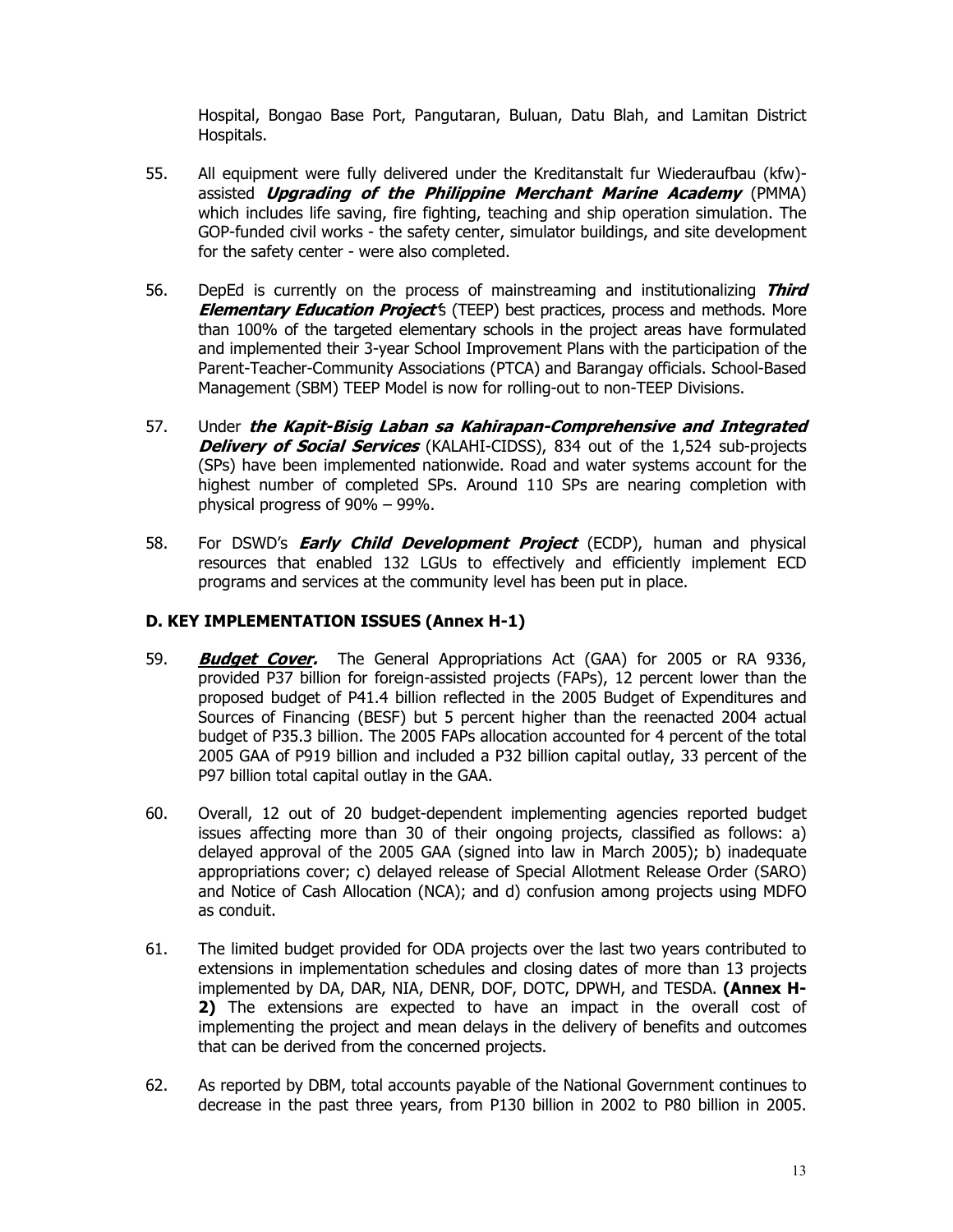Three agencies implementing FAPs funded by GOJ-JBIC loans reported unpaid billings of at least P2.1 billion, 54 percent lower than the reported P4.6 billion unpaid claims in 2004. The unpaid billings as of December 2005 came from DPWH with P1.1 billion, NIA with P740 million and Provincial Government of Lanao del Norte with P282 million.

- 63. **Payment of Value Added Taxes** (VAT) were advanced by consultants and contractors of GOJ-JBIC/JICA-assisted projects subject to reimbursement by concerned government agencies. However, delays in the reimbursement of VAT payments amounting to P1.185 billion were encountered for projects implemented by eight agencies i.e. DPWH, DOTC, Manila International Airport Authority (MIAA), NIA, PPA, NPC, DepEd and Benguet Provincial Government, as these were not covered by the necessary appropriations.
- 64. The effects of delay in the reimbursement of VAT include: a) suspension in the processing of projects under the Japan General Grant-Aid program; b) delay in the commencement of the 27th Yen Loan Package negotiation; and c) decreased confidence on GOP's capability to meet its obligations.
- 65. **Procurement.** Of the 21 civil works, 4 consulting services and 11 goods contract packages reviewed, a wide variance in procurement periods was noted. Implementing agencies reported that procurement activities from submission of bids to issuance of Notice to Proceed (NTP), takes between 1.44 months to 35 months versus the prescribed timeline of 3.2 months per Republic Act 9184 or the Government Procurement Reform Act (GPRA). GOCCs namely, BCDA, MWSS, PNOC-EDC and SBMA encountered delays in procurement in five major contracts with amounts ranging from P106 million to P14 billion, resulting in the agencies' inability to meet performance targets. **(Annex H-3)**
- 66. In general, the reasons cited by agencies for encountering delays in procurement were: a) high bid prices (BCDA, DOTC and DPWH); b) failure in bidding/rebidding of contracts (DepEd and PNOC-EDC); c) lengthy review process (MWSS and SC); d) changes in leadership (DAR, BCDA, ASFP-FMO); and e) lack of familiarity with RA 9184 and/or funding institutions' procurement guidelines (LWUA, DA and TESDA).
- 67. Improvements in procurement periods of agencies were noted in DENR and LWUA. In LWUA, procurement timeline for civil works decreased from 3.69 months to 2.91 months. The experiences of DSWD and LLDA in the KALAHI–CIDSS and Laguna de Bay Institutional Strengthening and Community Development Projects are worth highlighting as the procurement process from submission of bids to issuance of NTP took only 2.4 months and 2.6 months, respectively, less than the 3.2 months prescribed timeline under RA 9184.
- 68. However, in the case of the Judiciary Reform Support Project implemented by the SC, the time spent by the Court En Banc to carefully scrutinize procurement documents exceeded the timelines outlined under R.A. 9184 by 1.86 months (approximately 56 days). Consultancy contracts submitted for consideration of their technical aspects required a more thorough review by the SC en banc.
- 69. The North Luzon Wind Power Project (PNOC-EDC) funded by GOJ-JBIC Special Yen Loan Package (SYLP) facility encountered substantial delays in the procurement of goods and services that stems from the Special Yen Loan requirement of at least 50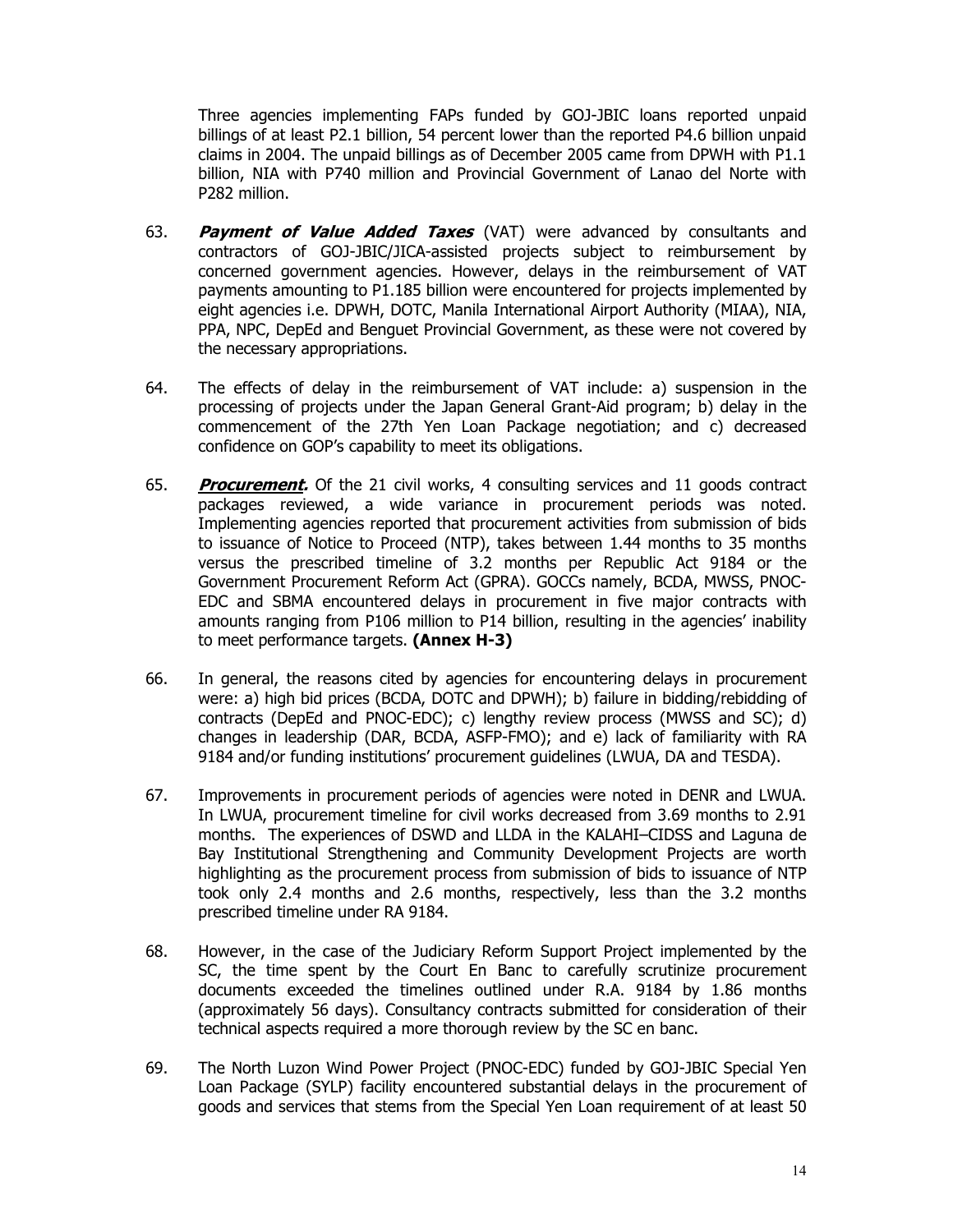percent Japanese content for goods and services and limited only to Japanese as the primary contractor/supplier. As a result, bids were more expensive than international prices leading to total project costs which are substantially higher than ICC-approved costs, thus requiring ICC reevaluation to reaffirm viability of the project. In this case, the delay in procurement is now more than a year and there is still no agreed solution. Based on current plans by PNOC-EDC, it appears that the only feasible solution to maintain economic viability is to drop the transmission line component under GOJ-JBIC financing and instead pursue this component using local funds and reduce the wind farm capacity to about 30 MW from 40 MW, which will redound to GOP savings of more than US\$10 million.

- 70. **MDFO Transition**. The 2005 GAA did not include appropriations under the MDFO for the implementation of projects using MDFO as a conduit because of the pending operationalization of the Municipal Finance Corporation (MFC). The budget requirements of projects passing thru MDFO were appropriated either under the implementing agency allocation or under the unprogrammed fund section of the GAA. These appropriations, in some cases had to be reverted to MDFO for its administration resulting in delays in project implementation. Specifically, DA had difficulty in transferring GOP counterpart funds for rural infrastructure component from DA to MDFO because this is not allowed under GOP rules.
- 71. **LGU Participation**. A total of 44 ODA projects with direct LGU participation accounted for 18 percent of the portfolio. The **lack of LGU equity** is a major problem affecting project implementation particularly in the Mindanao Basic Urban Services Sector Project of DILG/LBP and Rural Water Supply and Sanitation Project V of DILG.
- 72. For ARCDP II, the current **NG-LGU cost sharing policy** of 50-50 affected the interest and capacity of LGUs to participate in the project and put up the required counterpart for the priority subprojects. As a result, eight LGUs have formally withdrawn affecting 36 proposed subprojects with an aggregate value of P219 million.
- 73. The **limited technical capacity of LGUs** particularly those in the lower income class under DOF's Local Government Finance and Development Project continue to delay project implementation. Some LGUs experienced delays in the preparation and submission of documents required during the subproject appraisal stage (i.e., conduct of surveys, preparation of engineering plans and Environmental Compliance Certificate/Certificate of Non-Coverage (ECC/CNC) from DENR and detailed engineering design stage. In the Credit Line for Solid Waste Management Project, limited capacities of LGUs in preparation of loan applications and documents to comply with Bank requirements (i.e., cost recovery for O & M and formation of autonomous units for solid waste management in the LGUs).
- 74. **Project Management**. Changes in heads of agencies/management have been observed to impact on implementation of ODA projects. This resulted in delays in award of contracts, because of repeated reviews of contracts for due diligence, or in certain cases, even changes in project design. Procurement was delayed in the case of DAR's Agrarian Reform Infrastructure Support Project II due to change in leadership which required evidence of authority for the new appointee. For SBMA, new management had to review the procurement processes /decisions adopted by the previous administration.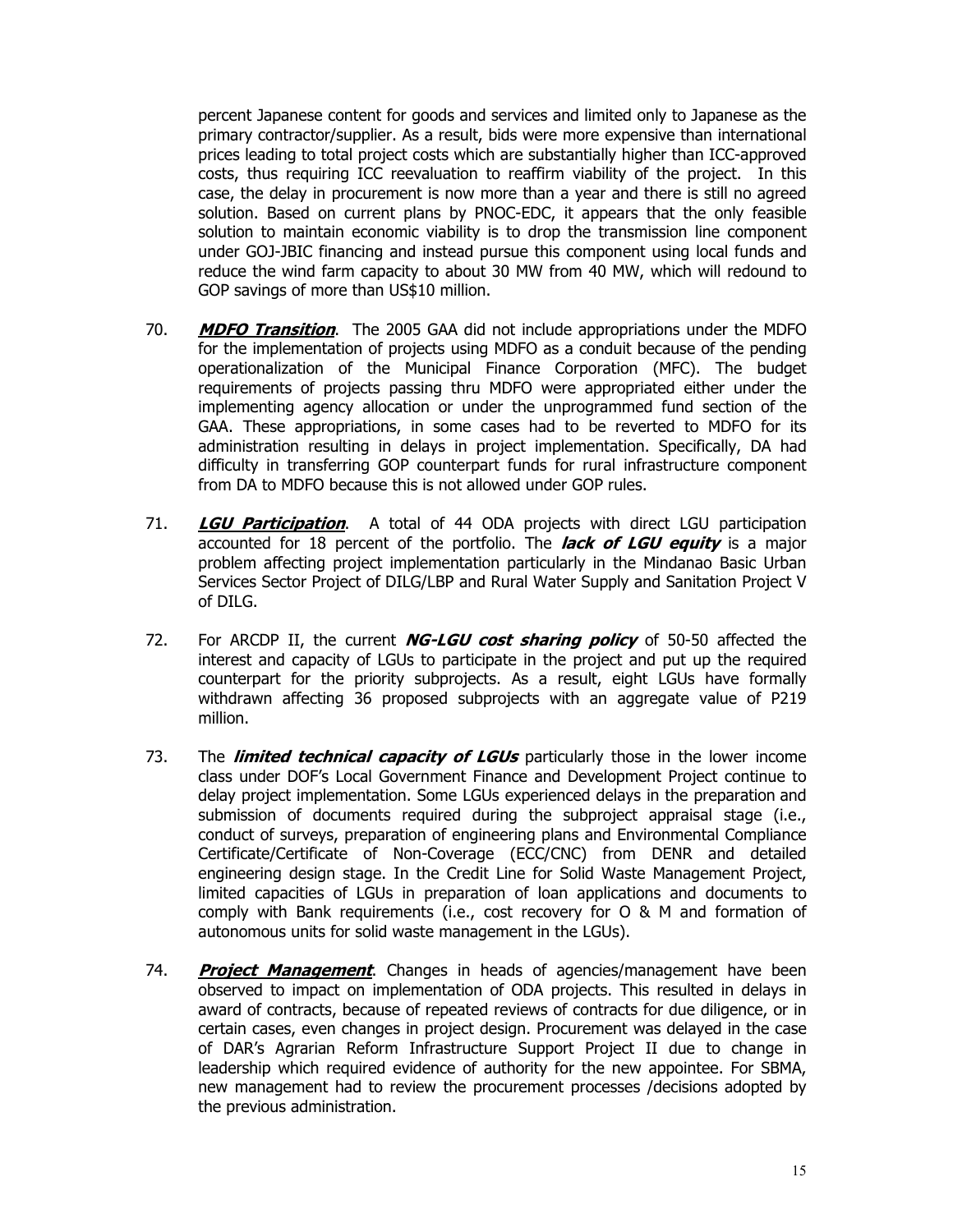- 75. Existing uncertainties in project management may imminently upset the gains of a number of subprojects implemented under the ARMM Social Fund Project - Fund Management Office (FMO). The amended version of Executive Order 124, reflecting the transition in project management from FMO to the ARMM Regional Government, is still pending with the Office of the President. The ARMM Management Organization structure, the body under the ARMM Regional Government which shall take over management of the project has not yet been finalized.
- 76. **Right-of-Way/Land Acquisition**. A major problem in land acquisition is the availability of funds for payment of landowners. The law requires the implementing agency to deposit the payment of 100% BIR zonal value or proffered value of the property to be acquired with a government bank after filing the petition on eminent domain case. With budget constraints, the ROW/land acquisition requirements are not fully supported by the implementing agencies as in the case of DPWH (Rehabilitation of Bridges along Arterial Roads IV, MM Flood Control Project – West of Mangahan Floodway and Lower Agusan Development Project - Flood Control Component) and DOTC (Selected Airports Phases I and II and Laguindingan Airport projects). ROW/land acquisition proved to be difficult for some projects/agencies due to rejection by owners of the final offered price (Laguindingan Airport– DOTC) and legal ownership of expropriated lots (New Iloilo Airport-DOTC).
- 77. It took some time before LWUA/Water District and the DPWH could resolve the ROW issue on the implementation of the National Highway Road Widening Project and the Urdaneta WD subproject under the Provincial Towns Water Supply Projects (PTWSP) I/II due to disagreements on compensation payments. Moreover, well site/spring source site acquisition problems were also encountered in Ramon (Isabela), San Miguel (Bulacan), Hermosa (Bulacan), Bugallon (Pangasinan), Tubungan (Iloilo), Malay (Aklan), San Francisco (Agusan), Pandi (Bulacan), Talugtog (N. Ecija), and Metro Hilongos (S. Leyte), in the PTWSP I/II.
- 78. Delayed ROW acquisition contributed to the low performance of the Subic–Clark-Tarlac Expressway Project of BCDA. ROW acquisition has been delayed for more than a year with the remaining one percent of the ROW main alignment (60-meter ROW) still unresolved, located mostly in Bataan. This is for expropriation and issuance of writs of possession from the courts. Some farmers are demanding to be paid on the improvements in their property that were already paid by BCDA.
- 79. PRRC's problems on ROW/land acquisition included resistance/reluctance of project affected people/relocatees, presence of illegal settlers and claimants and deferment in the acquisition of housing units. For NIA, ROW acquisition was delayed in the Banaoang Pump Irrigation Project, specifically for the tunnel outlet which traverses the lot of the Girl Scouts of the Philippines (GSP), Ilocos Sur Chapter. GSP Board refused to grant right-of-way and insisted relocation of said tunnel, but this will be very expensive according to NIA.
- 80. **Increase in Costs.** Seventeen projects in the ODA loans portfolio were reported by implementing agencies to involve cost increases amounting to an aggregate of P29 billion (Annex H-4). By implementing agency, the DPWH accounts for the bulk of the increase at 70 percent (12 projects), followed by NIA with 11 percent (3 projects), DOTC with 9 percent (1 project), and LRTA with 10 percent (1 project). By funding source, 75 percent of these cost increases or P21 billion (for 15 projects) occurred in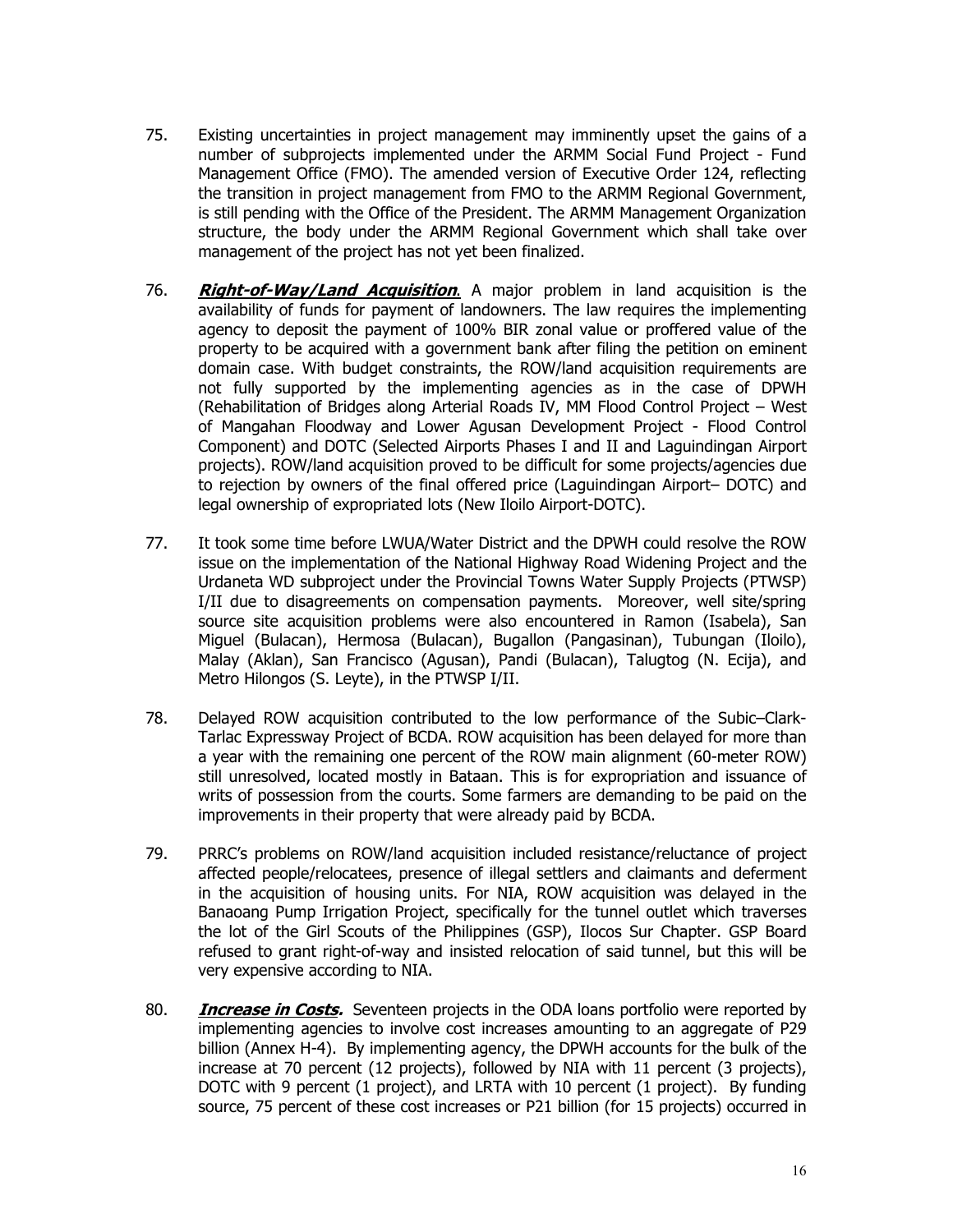GOJ/JBIC-funded projects, followed by WB with P 6 billion (1 project) and China with P 1 billion (1 project). Two of these projects are still for ICC approval and the rest are still for submission to ICC by the concerned implementing agencies pending finalization of estimates earlier submitted.

- 81. Meanwhile, eight projects identified during the  $13<sup>th</sup>$  ODA Portfolio Review with cost increases amounting to P 11 billion were already approved by the ICC in CY 2005. Western Mindanao Community Initiatives Project (WMCIP), whose cost increased after a decision of the implementing agency (DAR) to maximize the use of the loan proceeds, was also approved by ICC in CY 2005.
- 82. The common reasons cited by implementing agencies for cost increases are: a) additional civil works (changes in scope/ variation orders/ supplemental agreements); b) increase in right-of-way/ land acquisition/ resettlement costs; c) increase in unit cost of labor, materials and equipment; d) high bids (bids above Approved Budget for the Contract/Approved Agency Estimate); e) currency exchange rate movement; and, f) claims for price escalation.
- 83. **Low Demand for Credit.** For projects implemented by DBP, the low demand can be attributed to: a) wait-and-see attitude of domestic and foreign investors in light of the financial crisis; fear of a possible downgrade of the country's sovereign international rating; and Private Financing Institutions (PFIs) selective lending only to big projects to minimize risk (Industrial Support Services Expansion Project II); b) increase in prices of second-hand vessels due to peso devaluation, fuel oil crisis and series of price adjustments (Domestic Shipping Modernization Project II); c) environmental investment is not the priority of SMEs at the moment (Industrial Pollution Control Loan Project II); d) majority of LGUs do not want the Design-Build-Lease scheme which is required under the program (LGU-Urban Water Supply APL 2); e) private training institutions are reluctant to borrow from the fund given the competition from state universities and other public institutions which offer training courses at lower cost (Fund for Technical Education and Skills Development).
- 84. For LBP, the low demand is due to: a) limited types of project which the loan facility can finance and the unattractive sub-projects which are not income-generating (Water Districts Development Project); b) weak state of both the corporate and Small and Medium-Size Enterprises (SME) sectors that have not yet fully recovered from the negative impacts of the Asian financial crisis; c) excess liquidity in the banking system; and d) unfavorable wholesale lending environment that has been created by below market rate of DBP's wholesale lending programs (Third Rural Finance Project).
- 85. **Coordination between Metro Manila Development Authority (MMDA) and DPWH.** Metro Manila Development Authority raised issues on the design or implementation of certain road projects in Metro Manila such as the MM Interchange Construction Project V, and the EDSA Pavement Rehabilitation Component of the Metro Manila Air Quality Project (MMAQP), that led to substantial delays for these projects.
- 86. Given the limited time remaining for the implementation of civil works, GOP opted for the cancellation of the remaining works under the MM Interchange V in January 2006 as well as the cancellation of the EDSA Pavement Rehabilitation Component under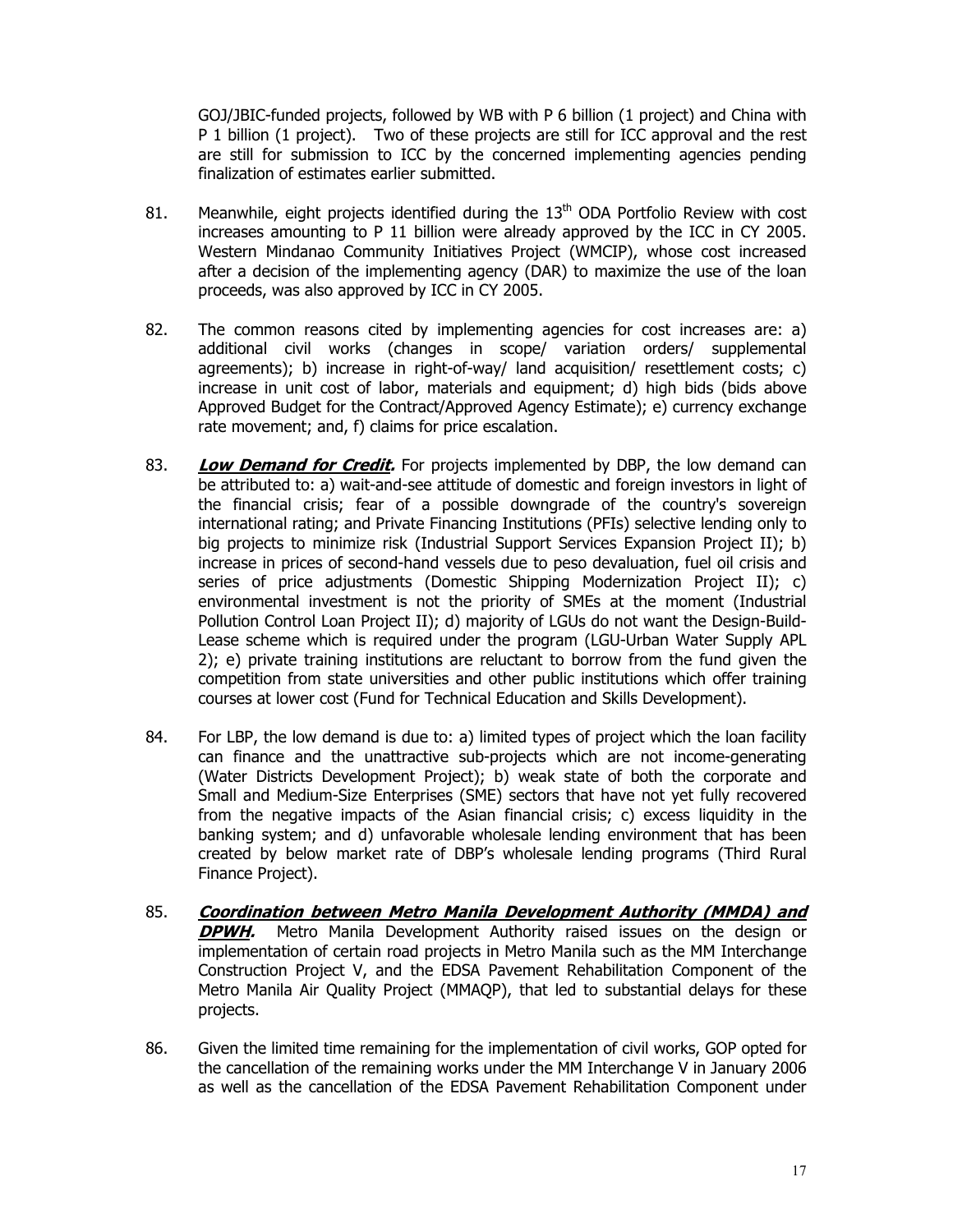MMAQP. Final estimates for the DPWH and other components for cancellation are being prepared by concerned parties.

- 87. **Legal Cases.** On the Agno River Flood Control Project Phase II, a case alleging that there was irregularity and anomaly in the bidding and award of the contract to the lowest bidder was filed with the Supreme Court in 2002. In April 2005, the SC upheld the dismissal of the petition/complaint and clarified that the advisory made by the Regional Trial Court to DPWH (that it must seriously consider awarding to the third lowest bidder) has no binding/legal effect. Despite the SC decision, the DPWH was able to issue the Notice to Proceed to the lowest bidder only in February 2006 because of the need to further study implications on unit cost prices given the three and a half year delay in contract award.
- 88. Under the Southern Mindanao Integrated Coastal Zone Management Project, the legal and institutional personality of the Environmental Conservation and Protection Center (ECPC) has to be resolved between the DENR and the Provincial Government of Sarangani.

## **E. MEASURES TAKEN TO IMPROVE PORTFOLIO PERFORMANCE IN 2005**

89. Various measures were undertaken in 2005 by oversight and implementing agencies to address the issues that impede implementation, as follows:

### Overall Measures

- 90. GOP continued to focus on public expenditure management (PEM) reforms to ensure adequate resources are made available for developmental programs and projects. Planning, budgeting, monitoring and evaluation systems were reviewed through technical assistance from ODA partners with the end view of establishing a performance – based /outcome - oriented culture in fiscal management.
- 91. The review included the Medium-Term Philippine Development Plan (MTPDP), Strategy Planning Matrices (SPM), Medium-Term Public Investment Program (MTPIP), Efficiency and Effectiveness Review (EER), Organization Performance Indicator Framework (OPIF), Medium-Term Fiscal Program (MTFP), Medium-Term Expenditure Framework (MTEF), budget preparation and Programs, Activities and Projects (PAP) formulation, Agency Performance Review (APR), Socio-Economic Report (SER) and ODA Performance Review.
- 92. To facilitate doing business and encourage more investments in the country, EO 428 dated May 18, 2005 was issued by PGMA which directed all national government departments and GOCCs to simplify rules and regulations and reduce reportorial requirements. This aims to allow the industry to devote maximum effort and time to their operation and expansion rather than to compliance with excessive bureaucratic requirements. Under the EO, LGUs are also encouraged to adopt similar measures.
- 93. Policy changes were adopted by funding institutions (GOJ-JBIC and WB) in project cost sharing ratios. WB's new policy provides the flexibility to permit Bank financing up to 100 percent of cost of individual projects and activities, where appropriate, within the context of an overall cost sharing framework. GOJ-JBIC also offered to increase its disbursement ratio (financing ratio) to the highest possible limit based on actual requirements provided that it will be limited to existing loan amounts. The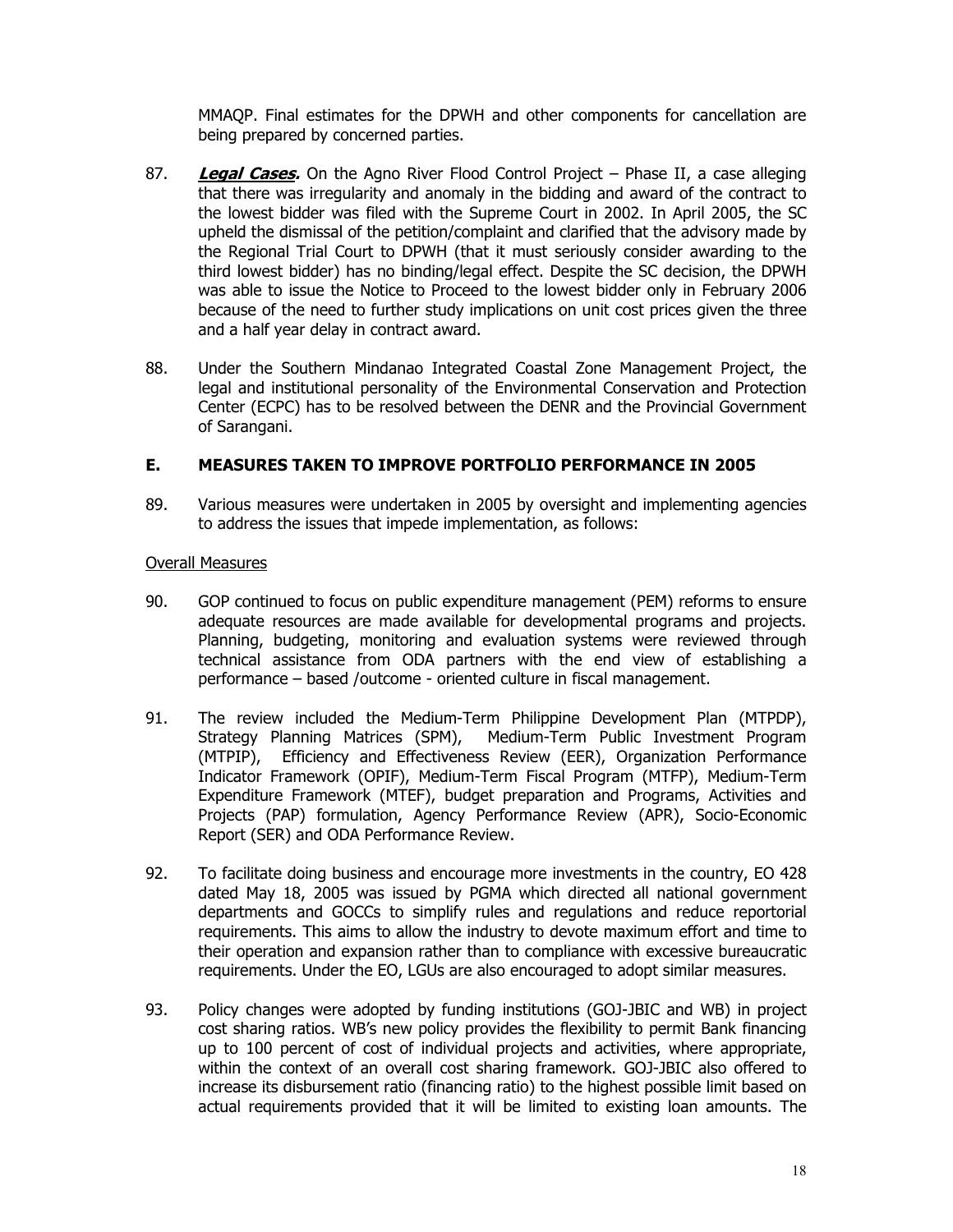financing flexibility in both funding institutions will help address budget constraints as it will ease pressure on GOP to put up the much needed counterpart funding requirements of FAPs.

### On Budget-Related Issues

- 94. Budget-dependent agencies constantly coordinated with DBM on the matters of cash shortages and budget allocation, presenting them with various options for fund realignment. Among others, due to uncertainty of DILG's sourcing of NG grant funds, this led DILG and LBP to request for a change of financing mix of subprojects under Mindanao Basic Urban Services Support (MBUSS) Project. ADB approved on 5 July 2005 the new financing mix for subprojects which is 90% loan proceeds (ADB-80% plus LBP-10%) and 10% LGU equity. In other projects, LGUs withdrew participation in sub-projects, paving the way for the entry of new LGUs in some instances and cancellation of loan allocations in others.
- 95. As committed to the Japanese government, concerned agencies have allocated funds in their 2006 budgets for the reimbursement of VAT payments. Some P667 million or 56 percent of total claims is scheduled for payment in 2006. With this amount, cumulative payment of VAT claims is expected to reach 89 percent of total VAT claims by end of 2006.

## On Procurement

- 96. EO 423 dated April 30, 2005 repealed EO 109-A prescribing the rules and procedures on the review and approval of government contracts to conform with RA 9184 or the Government Procurement Reform Act. The EO simplified and further defined details of the procurement process in a number of areas (policies requiring public bidding, scope, approval of government contracts, exceptions, signing authorities, other applicable law, joint venture agreements, submission of government contracts) to allow NG agencies, GOCCs and LGUs to secure the goods and services when needed.
- 97. Various initiatives on procurement were reported by different implementing agencies. MWSS has streamlined its procurement procedures particularly contract approval. This is now a pre-condition to the new pipeline project (Development Support for MWSS Financial Strengthening) for WB financing. LWUA and the Resident Engineers assisted Bid and Award Committees (BAC) of the Water Districts conduct briefings on major requirement of RA 9184 and standard tendering procedures for KfW project, and participate in pre-bid conferences and opening of bids. Invitations to Bid are now posted in the Government Electronic Procurement System (GEPS) and in the LWUA website to facilitate procurement. Several procurement training sessions were conducted for DA units and agencies while DILG training/seminars on funding institution Guidelines on Procurement have been conducted for LGUs.

## On MDFO

98. While the scheme of transferring GOP counterpart fund under DA budget to MDFO was being reviewed, DA downloaded GOP counterpart funds to LGUs through the DA-Regional Field Units under Memorandum of Agreements to implement its projects using the MDFO conduit. DAR closely coordinated with MDFO and DBM to resolve budget issues of its ongoing projects and those lined up for priority implementation. Also, on 30 June 2005, DOF-MDFO-Policy Governing Board issued "Resolution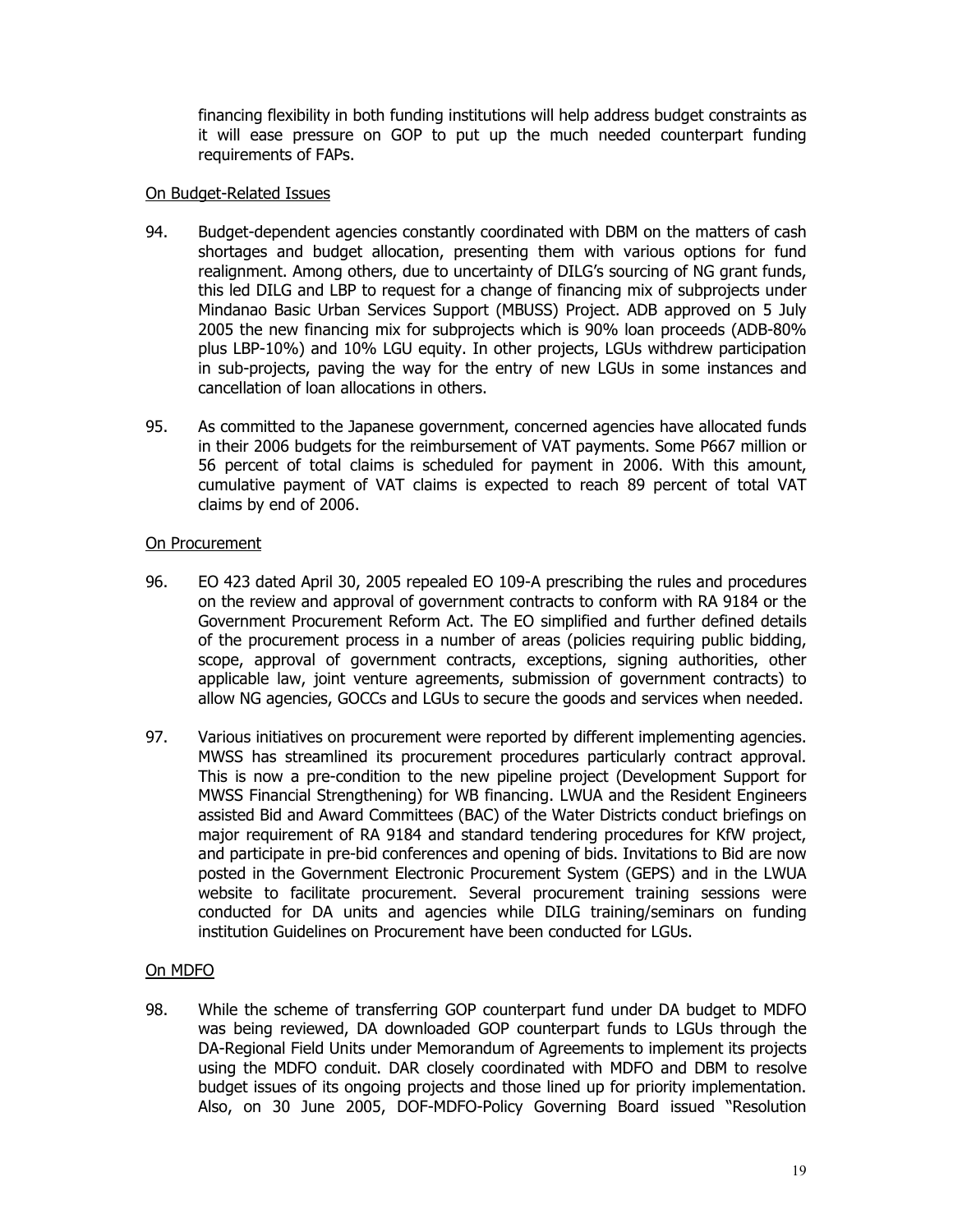Approving the Transfer of Special Allotment Release Order (SARO) from DAR to the MDFO for ARCDP 2 and ARCP". MDFO administers funds for the rural infrastructure of these projects.

99. A special provision was included in the 2006 National Expenditure Program providing for the authorized transfer of appropriation from DA to DPWH for the implementation of farm-to-market roads. Specifically the provision states that "the appropriations provided for capital outlays for the DA intended construction of farm–to–market roads shall be released to the DPWH, provided that DA in coordination with LGUs, the resident farmers and fisherfolks shall identify the respective locations or sites where the appropriate projects shall be constructed. LGUs shall provide a counterpart of not less than 10 percent of the project cost, subject to their IRA level."

### On Cost Increase

- 100. ICC approved restructuring in 33 projects as follows: a) loan validity extensions: for more than one year  $-8$  projects and by one year or less  $-5$  projects; b) change in scope – 8 projects; c) increase in cost - 15 projects. **(Annex H-5 for list of projects)**
- 101. In the ICC Cabinet meeting on 29 July 2005, it was agreed that: i) all agencies review their respective internal policies on eligibility for foreign exchange payments to ensure that only imported goods, equipment, services, etc. will be payable in foreign currency; ii) DBM should consider amending DBM-DOF-COA Circular No. 2-97 to include guidelines on components of projects eligible for foreign exchange payments ; iii) concerned agencies should ask Local Government Units (LGUs) to shoulder partially/fully any cost increase in right-of-way (ROW) relocation, etc., so that LGUs will help in keeping ROW and relocation costs at original or reasonable level; iv) proper incentives/disincentives should be set-up in order that PMO will ensure cost efficiency.
- 102. Project Implementation Officers (PIO) continued to keep close supervision over ODA project implementation. PIOs are senior officials (of Undersecretary or Assistant Secretary rank) designated in all agencies implementing ODA-funded projects. Their main responsibilities are to lead the agencies in implementing catch-up programs for delayed and slow-moving projects, to closely monitor progress of implementation and to coordinate with concerned agencies to resolve bottlenecks. The PIOs together with oversight agencies met quarterly in 2005 to address issues affecting project implementation, share good practices, and be apprised of recent policies and procedures on ODA.
- 103. In a resolution dated 2 December 2005, PIOs committed to contain cost increases in ongoing ODA projects. The PIOs further committed to : a) adopt other measures that shall drastically minimize and contain project cost increases and report such measures to ICC for monitoring; and b) advocate the conduct of value engineering studies for projects with cost increase of 20% or more, prior to submission to ICC for re-appraisal.
- 104. In line with the reform efforts of DPWH in strengthening the control and monitoring of FAPs vis-a-vis the ICC approved cost, DPWH issued Department Order (DO) No. 68 series of 2005 dated June 22, 2005 which requires pre-investment clearance for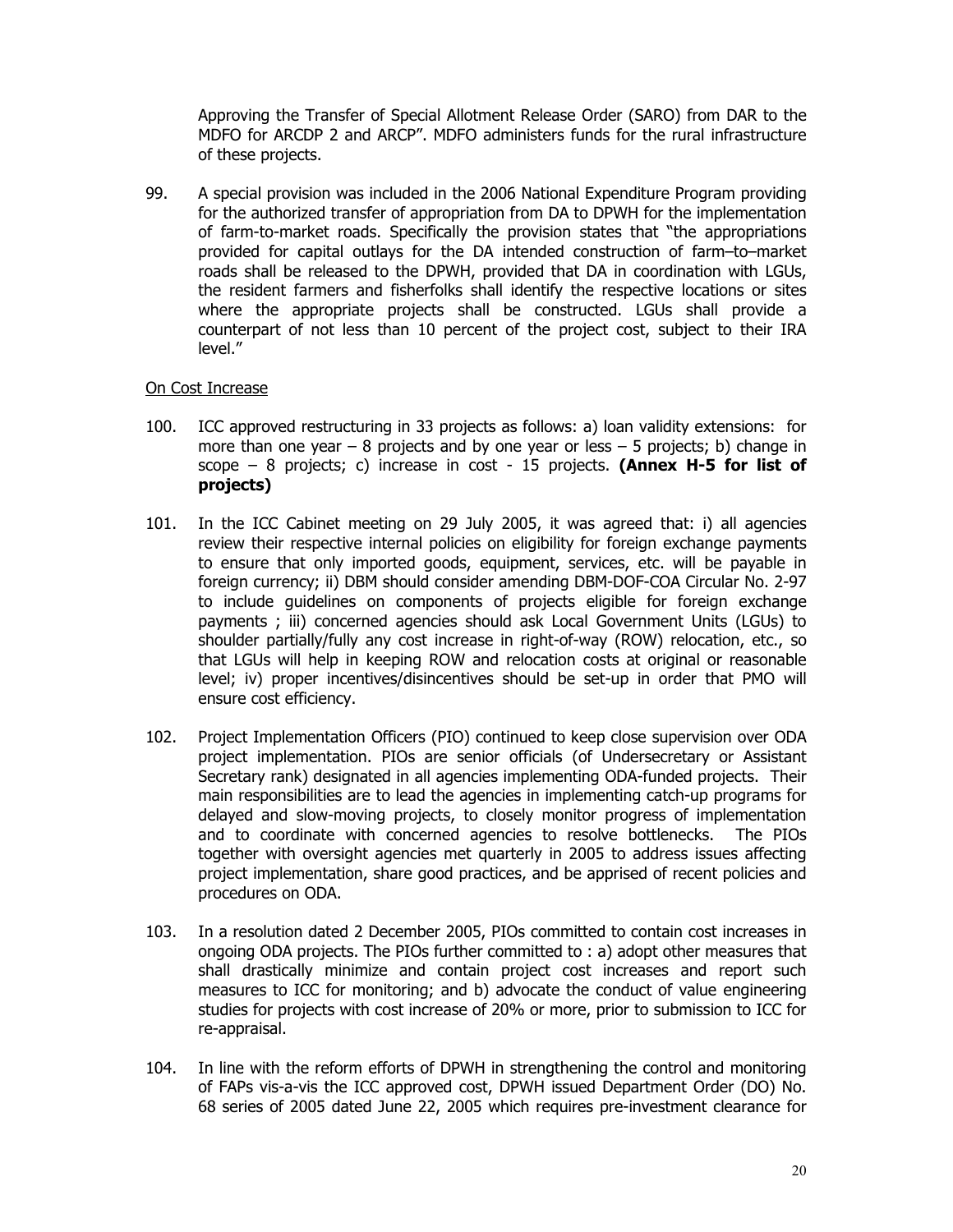FAPs with cost overruns. The DO defines the approval process flowchart within the department for: a) overall project cost; b) procurement; and c) contract implementation.

### On Credit

105. GFIs continued their thrusts on economic pump-priming and program-type lending to strategic sectors like infrastructure, SMEs, agriculture, education, health care, housing, microfinance and environment. Funds were also made available to support industries and help create an enabling environment for LGUs and the private sector. The GFIs also expanded the list of eligible sub-projects that can tap the ODA facility and conducted vigorous promotional activities to educate clients/borrowers in the areas of environment and large water supply projects. Constant follow-ups were conducted with the LGUs and MFIs and assistance were extended in the completion of the documentation requirements.

### On ROW/Land Acquisition

106. On ROW/Land Acquisition, meetings and site inspections were held to resolve the ROW issue. Prolonged negotiations were conducted with lot owners and in some cases, alternative sites were considered. NIA continued to take to court unresolved ROW cases. For Banaoang PIP, the expropriation complaint was filed, as well as an ex-parte motion for the issuance of writ of possession for which a motion was granted by the court.

### On Project Management

107. PMO tenure of the Judicial Reform Support Project of SC was addressed with the issuance of Memorandum Order No.20-2005 last 5 May 2005. With the DBM subsequently amending the PMO's Notice of Staffing and Compensation Allocation, PMO staff now holds regular/permanent appointments.

### On Legal Issue

108. On the legal and institutional personality of the Environmental Conservation and Protection Center (ECPC) under SMICZMP, a policy paper was prepared by the DENR, proposing the transformation of the ECPC into a SEC registered non-stock, non-profit organization, which will be named ECPC Inc. ECPC Inc. shall be a GOCC attached to the Provincial Government of Sarangani and shall be created on the basis of RA7610. Likewise, a Conditional Deed of Donation has been drafted in favor of the Provincial Government of Sarangani.

## **F. MEASURES FOR 2006 AND BEYOND**

### Oversight Agencies and Entities

109. There is an urgent need to resolve the issue on the status of the MDFO as an institution as agencies and projects continue to be affected by the uncertainty and confusion brought about by its supposed-to-be transition to MFC. A universal scheme of transferring GOP counterpart funds, currently allocated under IA budgets, to MDFO has to be mutually agreed among **DBM, DOF and IAs** to ensure smooth implementation of projects using the MDFO conduit.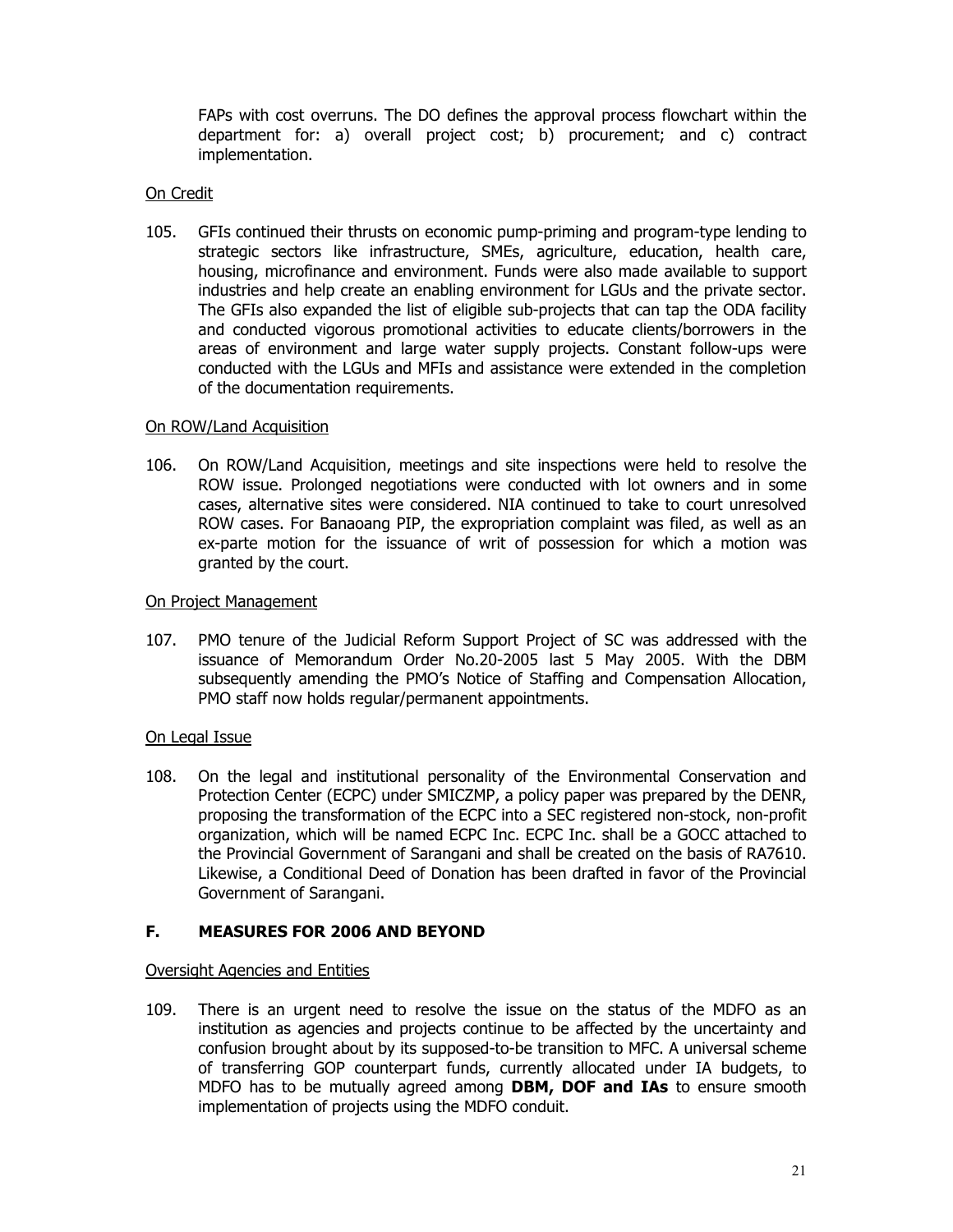- 110. As already confirmed by the DBCC in 2004, **DBM and DOF** should finalize mechanisms to operationalize the charging of commitment fees to agency budgets with the objective of making agencies accountable for the total cost of projects.
- 111. To enhance the wholesale lending environment for credit relending projects, **National Credit Council (NCC)** should strictly enforce EO 138 which specifies that interest rates charged for government credit programs should not be lower than the prevailing market rate. Moreover, subsidized wholesale operations (below marketpricing) should be restricted to non-commercial lending.
- 112. **The Investment Coordination Committee (ICC)** should ensure that implementing agencies should shift focus to achieving greater efficiency in delivering services by reducing administrative, project management, and consultancy costs. Present methodologies for estimating overhead costs based on project costs that may provide skewed incentives to agencies should be reviewed.
- 113. **ICC** should set up proper incentives/disincentives system in order that PMO will ensure cost efficiency and timely completion of project. At present, a PMO can even claim additional PMO allocation if there are cost increases in a project, based on allowable 3.5% share of PMO allocation pegged to the total project cost.
- 114. **ICC** should cause the review of the General Engineering Supervision and Administration (GESA) allocation in NIA projects which roughly constitutes 9 percent of total base cost. This amount is over and above the management fee amounting to 5 percent of total base cost included in the project cost. As a result, administration and management cost adds up to 13 percent of total base cost of the project; as compared with DPWH, the administrative cost is 3.5 % of total project cost.
- 115. Funding projects under Special Yen Loans proved costly. Notwithstanding the seeming highly concessional terms of the financing window, the imposed 50% Japanese content of goods led to bids which are much more expensive than international prices resulting in procurement delays. To lower the bids that are more comparable to international prices, **DOF** should request JBIC's reconsideration for a lower Japanese content in future tied loans, say 30% as is the current requirement under Japan's Special Term for Economic Partnership.
- 116. With the increasing share of tied loans in the ODA portfolio, **ICC** should conduct a thorough review of projects that involve mainly tied supply of goods and equipment and employ direct payment method of disbursement.
- 117. The Government Procurement Policy Board (**GPPB**) should review internal policies on eligibility for foreign exchange payments to ensure that only imported goods, equipment, services, etc. will be payable in foreign currency so that cost increases due to forex movement can be reduced; and liabilities of consultants, contractors and even agency officials for cost increases should be defined and established.

GFI

118. **GFIs** to develop/refine its performance monitoring system involving projects with LGU participation, to include monitoring the achievement of outputs and outcomes of the various sub-projects, aside from the cost efficiency and/or financial performance.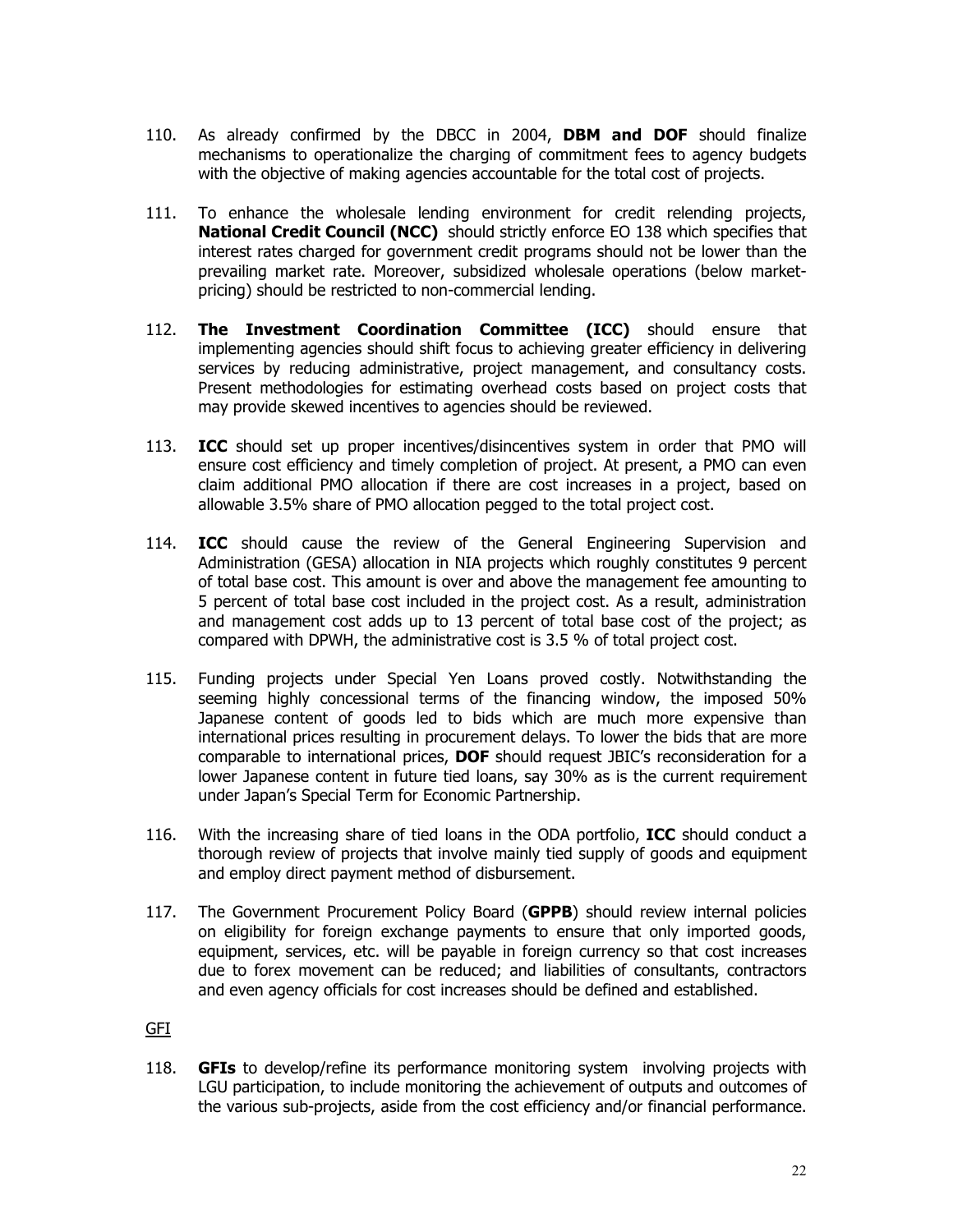This is in compliance to NEDA Board Resolutions No. 3 (s. 1999) for "**ICC and the Implementing Agencies to Report on Project Outcomes and Impacts Towards Ensuring that the Objectives of Development Projects are Attained"** and No. 14 (s.1999) "**Approving the Guidelines on Incorporating Results Monitoring and Evaluation in the ICC Approval Process**". This is also in line with calls from funding institutions to strengthen focus on project outcomes during project implementation.

#### Implementing Agencies

- 119. **Implementing agencies,** in the design of new projects, should consider realistic targets and deliverables with the end-view of coming up with a more manageable and reasonable sizes of loans, in light of the magnitude of loan cancellations over the years.
- 120. **Implementing agencies** should institutionalize the conduct of impact evaluation for completed projects, taking into consideration the relevance, efficiency, effectiveness impact and sustainability of these projects and document lessons learned, as these should input to packaging of proposed projects. Best practices/approaches should be shared among implementing agencies.
- 121. **Implementing agencies** should closely supervise the implementation of project components as approved by ICC and should immediately report any deviation in project cost, scope and implementation period. The ODA Act of 1996 or RA 8182 stipulates that projects with cost overruns regardless of cause should be remanded to the ICC for reappraisal. The reappraisal will determine the continued viability of the projects and the reasonable levels of cost overruns that shall be the basis for recommending additional appropriations to be included in the annual national expenditure program to be submitted to Congress.
- 122. **NIA** should institutionalize cost control mechanisms in order to minimize or avoid projects' cost increases for ICC action, as such can be avoided if in-house reviews are done. Other measures which should be looked at include: better estimation of contract costs by NIA, closer coordination among planning, contracting and implementation phases to tighten costs and put early flags when cost overrun is impending; better coordination among Central, Regional and District/field offices, for timely decision-making.
- 123. **DILG** should review the role of LGUs in right-of-way acquisition and resettlement so that LGUs can take greater responsibility for fast-tracking projects in their vicinity.
- 124. **IAs** should conduct cleaning up of their respective portfolios to rid out underperforming projects. Specifically, **DPWH** which has the biggest ODA portfolio should present all projects with prospective overruns to the ICC for approval within 2006 so that budgetary requirements for succeeding years can already be secured and thus avoid delay in implementation. This shall be done at the earliest possible time to provide NEDA Secretariat ample time to evaluate and also to avoid instances wherein re-evaluations are done within the project's loan closing month.
- 125. As reported by various agencies, partial cancellations of about US\$200 million dollars from 10 projects are foreseen in CY 2006, as a result of reduction in scope,